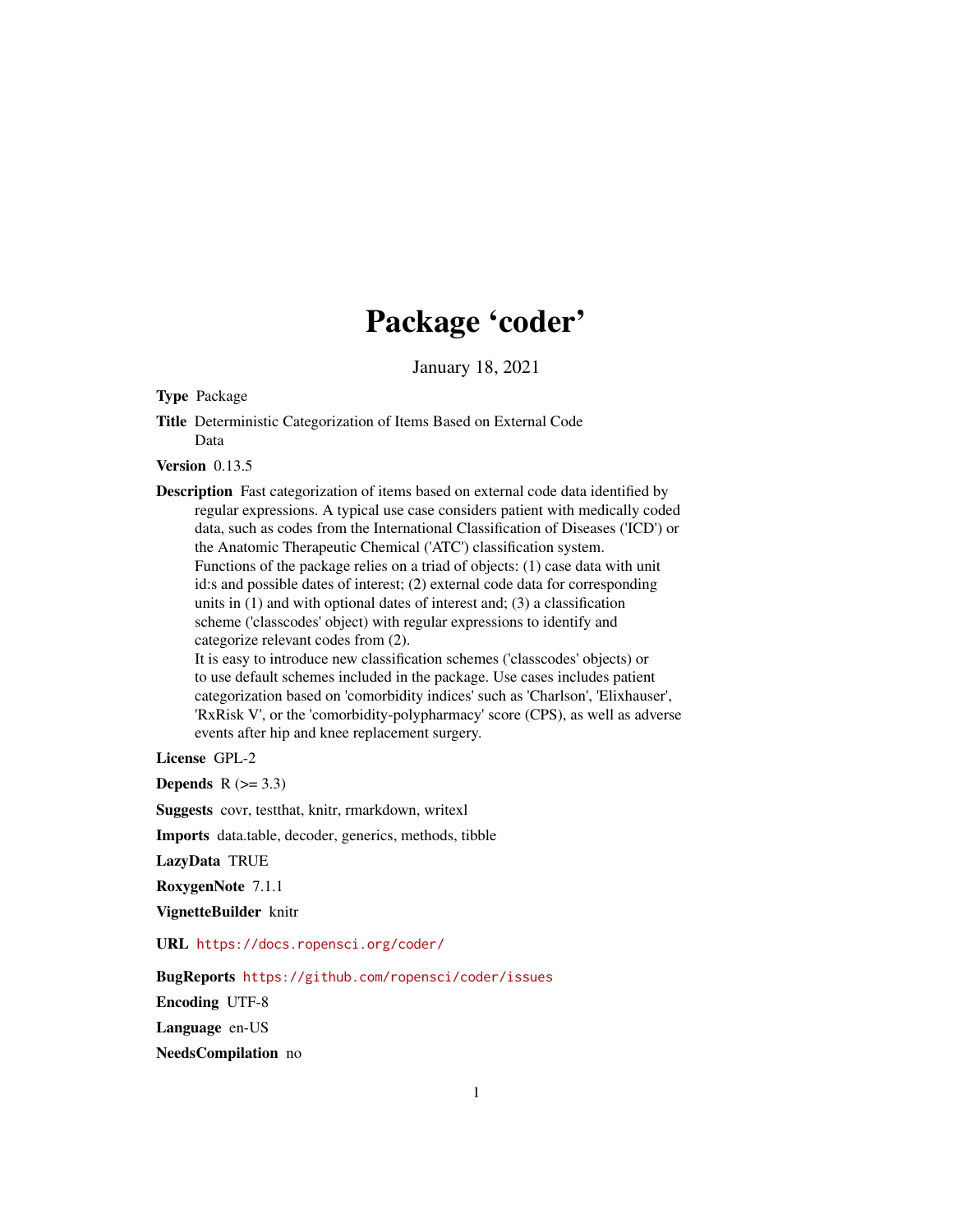<span id="page-1-0"></span>Author Erik Bulow [aut, cre] (<https://orcid.org/0000-0002-9973-456X>), Emely C Zabore [rev] (Emily reviewed the package (v. 0.12.1) for rOpenSci, see <https://github.com/ropensci/software-review/issues/381>), David Robinson [rev] (David reviewed the package (v. 0.12.1) for rOpenSci, see <https://github.com/ropensci/software-review/issues/381>)

Maintainer Erik Bulow <eriklgb@gmail.com>

Repository CRAN

Date/Publication 2021-01-18 09:00:05 UTC

# R topics documented:

|       | ae | $\overline{2}$  |
|-------|----|-----------------|
|       |    | $\overline{4}$  |
|       |    | $\overline{4}$  |
|       |    | 5               |
|       |    | 6               |
|       |    | -10             |
|       |    | -11             |
|       |    | $\overline{14}$ |
|       |    | -16             |
|       |    | <b>18</b>       |
|       |    | 21              |
|       |    | 22              |
|       |    | 23              |
|       |    | 24              |
|       |    | 25              |
|       |    | 25              |
|       |    | 26              |
|       |    | 27              |
|       |    | 28              |
|       |    | 29              |
|       |    | 30              |
|       |    | 31              |
|       |    | 32              |
| Index |    | 35              |

<span id="page-1-1"></span>

ae *Classcodes for adverse events after knee and hip arthroplasty*

# Description

ICD-10 group names are prefixed by two letters as given by the references. Two groups (DB and DM) are split into two due to different conditions.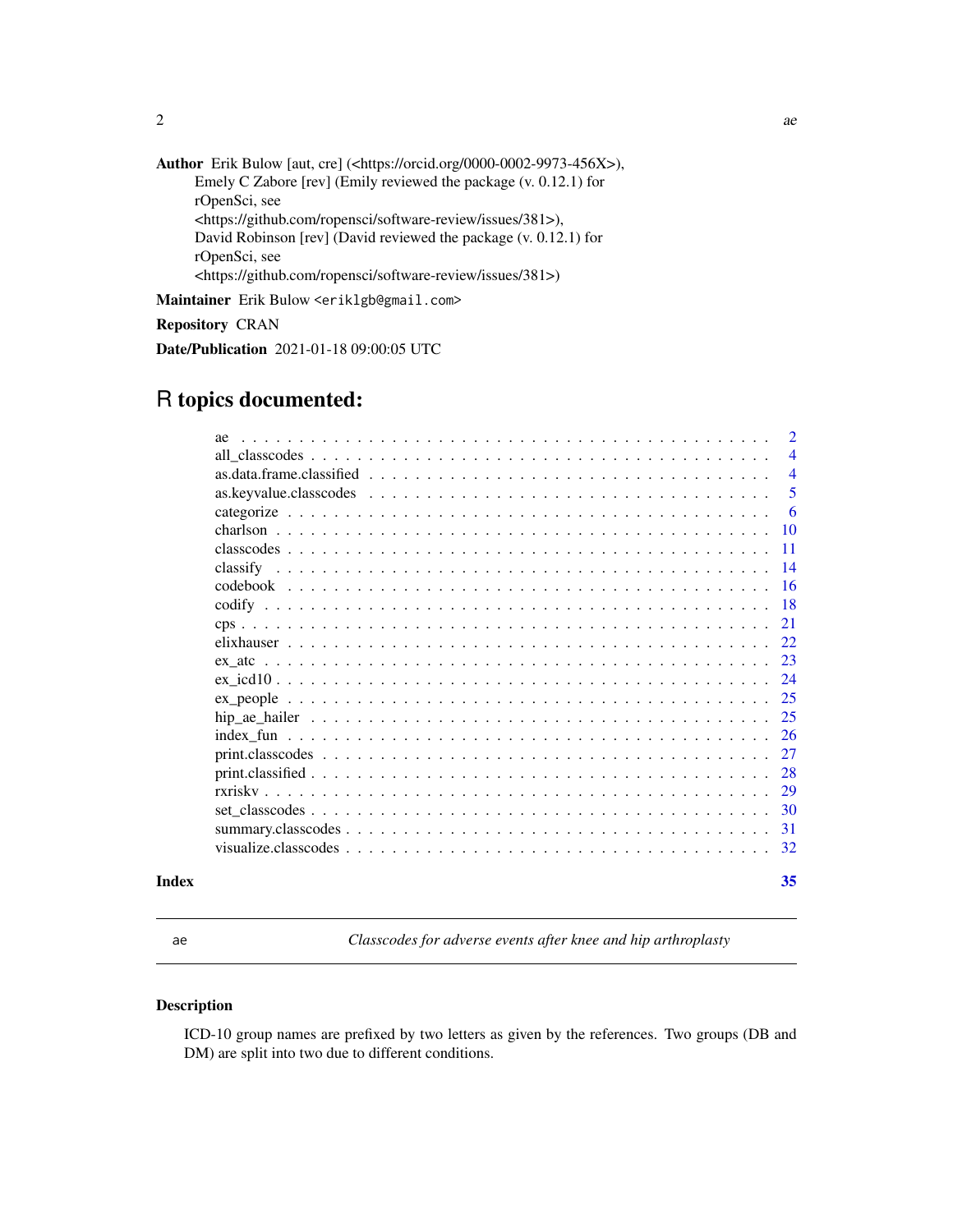$\alpha$  3

#### Usage

knee\_ae

hip\_ae

# Format

Data frame with 3 columns:

group Different types of adverse events (see reference section)

icd10 regular expressions identifying ICD-10 codes for each group

icd10\_fracture regular expressions for fracture patients. Essentially the same as regex but with some additional codes for group "DM1 other"

kva regular expressions identifying KVA codes

condition special conditions are used, see below.

An object of class classcodes (inherits from tbl\_df, tbl, data.frame) with 7 rows and 5 columns.

#### Hip fractures

Adverse events (AE) codes for hip fractures are based on codes for elective cases but with some additional codes for DM 1 (N300, N308, N309 and N390).

#### **Conditions**

Special conditions apply to all categories. Those require non-standard modifications of the classcodes data prior to categorization.

- hbdia1\_hdia TRUE if the code was given as any type of diagnose during hospital visit for index operation, or as main diagnose for later visits, otherwise FALSE
- late\_hdia TRUE if the code was given as main diagnose at a later visit after the index operation, otherwise FALSE

post\_op TRUE if the code was given at a later visit after the index operation, otherwise FALSE

#### Source

Knee (p. 83): [http://www.myknee.se/pdf/SVK-2016\\_1.1.pdf](http://www.myknee.se/pdf/SVK-2016_1.1.pdf).

Hip (p. 162): [https://registercentrum.blob.core.windows.net/shpr/r/Arsrapport\\_2018\\_](https://registercentrum.blob.core.windows.net/shpr/r/Arsrapport_2018_Hoftprotes_final_web-rJgg8LvkOB.pdf) [Hoftprotes\\_final\\_web-rJgg8LvkOB.pdf](https://registercentrum.blob.core.windows.net/shpr/r/Arsrapport_2018_Hoftprotes_final_web-rJgg8LvkOB.pdf)

#### References

Magneli M, Unbeck M, Rogmark C, Rolfson O, Hommel A, Samuelsson B, et al. Validation of adverse events after hip arthroplasty: a Swedish multi-centre cohort study. BMJ Open. 2019 Mar 7;9(3):e023773. Available from: <https://pubmed.ncbi.nlm.nih.gov/30850403/>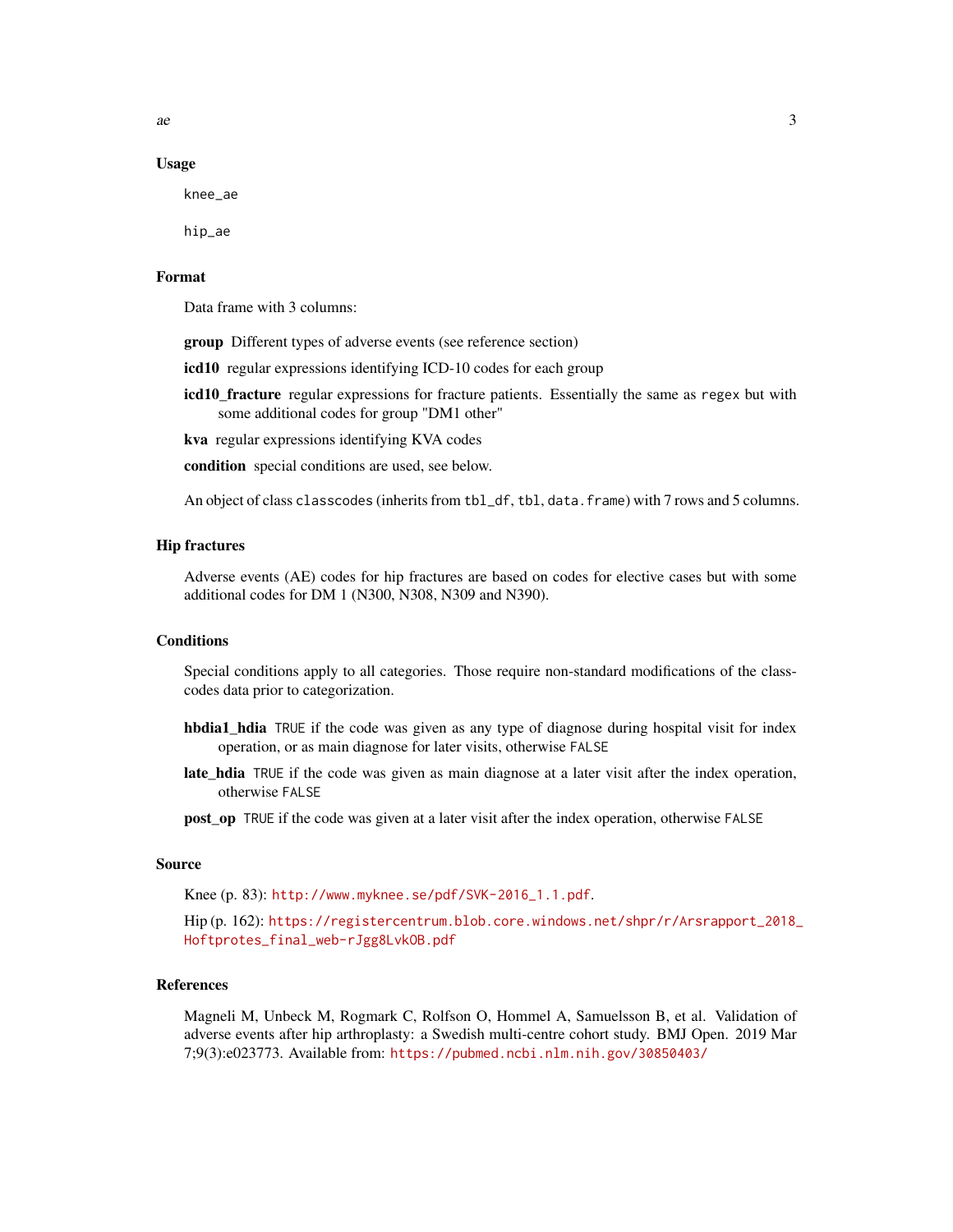# See Also

hip ae hailer

Other default classcodes: [charlson](#page-9-1), [cps](#page-20-1), [elixhauser](#page-21-1), [hip\\_ae\\_hailer](#page-24-1), [rxriskv](#page-28-1)

<span id="page-3-2"></span>all\_classcodes *Summary data for all default classcodes object in the package*

#### Description

Tabulate object names and list all related versions of implemented regular expressions and index weights.

#### Usage

all\_classcodes()

#### Value

[tibble::tibble](#page-0-0) with columns describing all default classcodes objects from the package.

# See Also

Other classcodes: [as.data.frame.classified\(](#page-3-1)), [classcodes](#page-10-1), [codebook\(](#page-15-1)), [print.classcodes\(](#page-26-1)), [print.classified\(](#page-27-1)), [set\\_classcodes\(](#page-29-1)), [summary.classcodes\(](#page-30-1)), [visualize.classcodes\(](#page-31-1))

#### Examples

all\_classcodes()

<span id="page-3-1"></span>as.data.frame.classified

*Convert output from classify() to matrix/data.frame/data.table*

#### <span id="page-3-3"></span>Description

Convert output from classify() to matrix/data.frame/data.table

#### Usage

```
## S3 method for class 'classified'
as.data.frame(x, ...)
## S3 method for class 'classified'
as.data.table(x, ...)
## S3 method for class 'classified'
as.matrix(x, \ldots)
```
<span id="page-3-0"></span>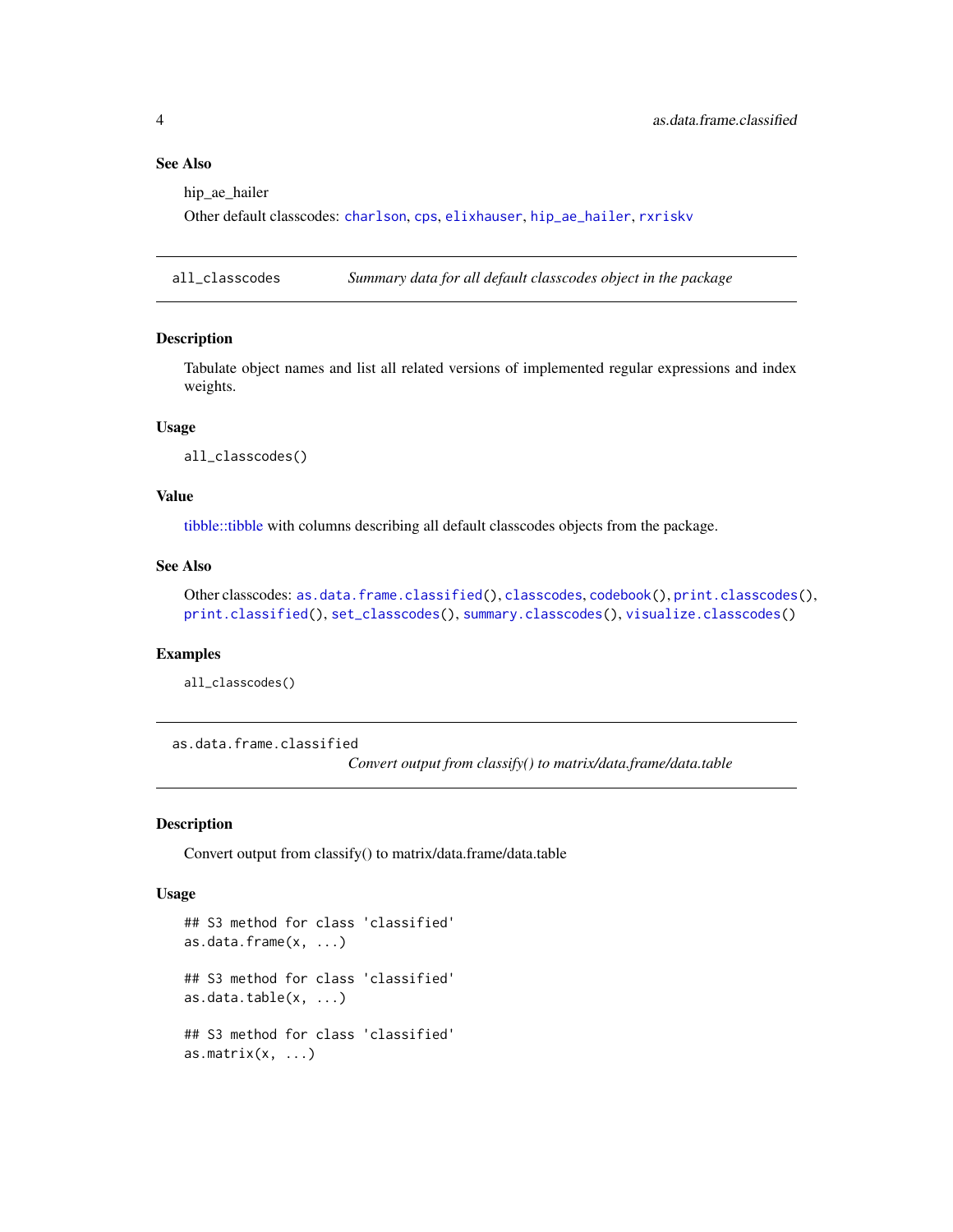#### <span id="page-4-0"></span>**Arguments**

|          | output from $\text{classify}()$ |
|----------|---------------------------------|
| $\cdots$ | ignored                         |

# Value

data frame/data table with:

- first column named as "id" column specified as input to [classify\(\)](#page-13-1) and with data from row.names(x)
- all columns from classified
- no row names

or simply the input matrix without additional attributes

#### See Also

```
Other classcodes: all_classcodes(), classcodes, codebook(), print.classcodes(), print.classified(),
set_classcodes(), summary.classcodes(), visualize.classcodes()
```
# Examples

```
x <- classify(c("C80", "I20", "unvalid_code"), "elixhauser")
as.matrix(x)[, 1:3]as.data.frame(x)[, 1:3]
data.table::as.data.table(x)[, 1:3]
# 'as_tibble()' works automatically due to internal use of 'as.data.frame()'.
```
as.keyvalue.classcodes

tibble::as\_tibble(x)

*Make keyvalue object from classcodes object*

# Description

S3-method for generic [decoder::as.keyvalue\(\)](#page-0-0)

# Usage

```
## S3 method for class 'classcodes'
as.keyvalue(x, coding, cc_{args} = list())
```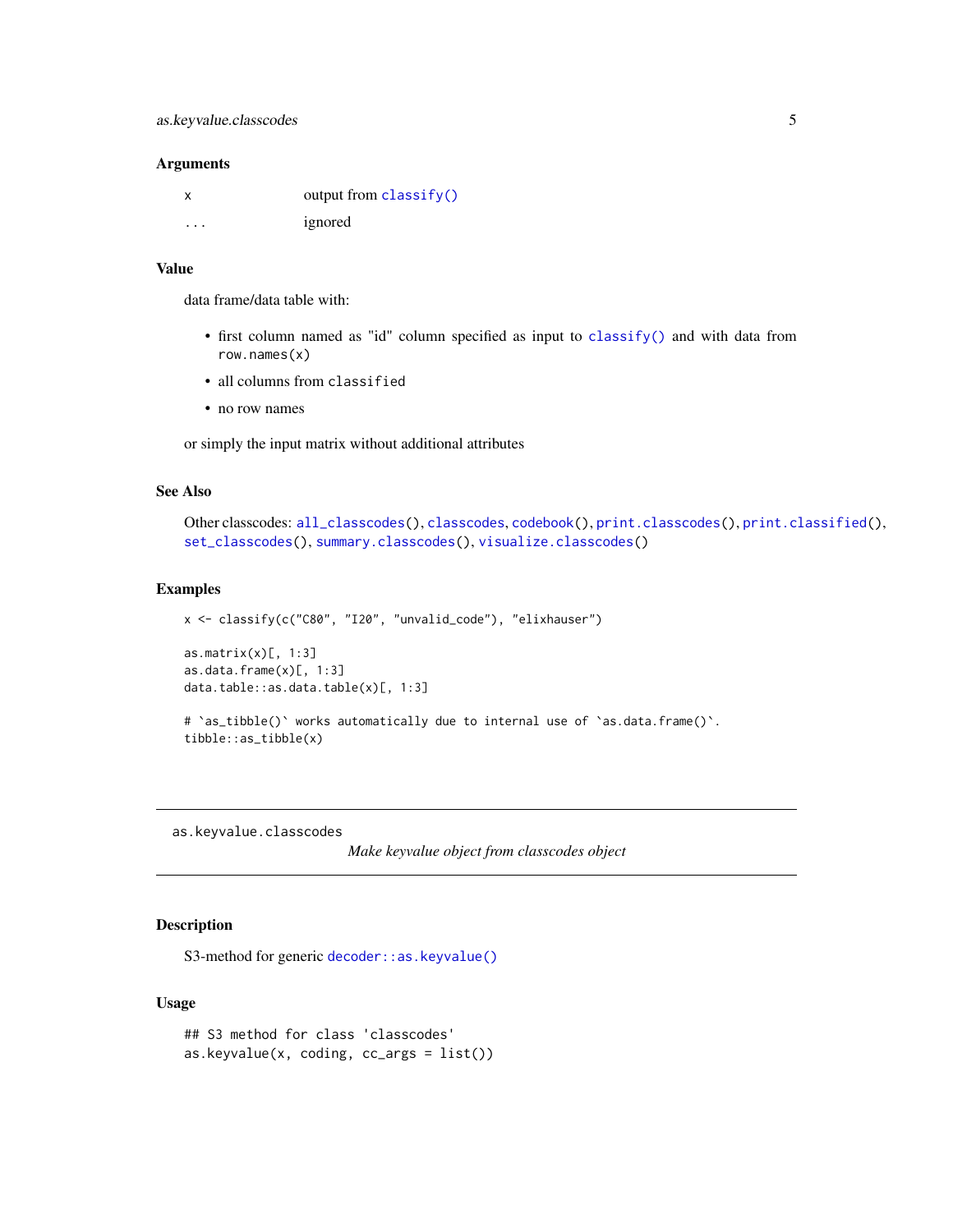#### <span id="page-5-0"></span>Arguments

| X       | classcodes object                                                                                                                                                                          |
|---------|--------------------------------------------------------------------------------------------------------------------------------------------------------------------------------------------|
| coding  | either a vector with codes from the original classification, or a name (character<br>vector of length one) of a keyvalue object from package "decoder" (for example<br>"icd10cm" or "atc") |
| cc_args | List of named arguments passed to set_classcodes()                                                                                                                                         |

#### Value

Object of class keyvalue where key is the subset of codes from object\$keyidentified by the regular expression from x and where value is the corresponding  $x\$ group. Hence, note that the original object\$value is not used in the output.

#### Examples

```
# List all codes with corresponding classes as recognized by the Elixhauser
# comorbidity classification according to the Swedish version of the
# international classification of diseases version 10 (ICD-10-SE)
head(decoder::as.keyvalue(elixhauser, "icd10se"))
# Similar but with the American ICD-10-CM instead
# Note that the `value` column is similar as above
# (with names from `x$group`) and not
# from `object$value`
head(decoder::as.keyvalue(elixhauser, "icd10cm"))
# Codes identified by regular expressions based on ICD-9-CM and found in
# the Swedish version of ICD-9 used within the national cancer register
# (thus, a subset of the whole classification).
head(
 decoder::as.keyvalue(
    elixhauser, "icd9",
    cc_{args} = list(regex = "icd9cm"))
\lambda
```
<span id="page-5-1"></span>categorize *Categorize cases based on external data and classification scheme*

#### Description

This is the main function of the package, which relies of a triad of objects: (1) data with unit id:s and possible dates of interest; (2) codedata for corresponding units and with optional dates of interest and; (3) a classification scheme ([classcodes](#page-10-1) object; cc) with regular expressions to identify and categorize relevant codes. The function combines the three underlying steps performed by  $\text{codify}()$ ,  $\text{classify}()$  and  $\text{index}()$ . Relevant arguments are passed to those functions by codify\_args and cc\_args.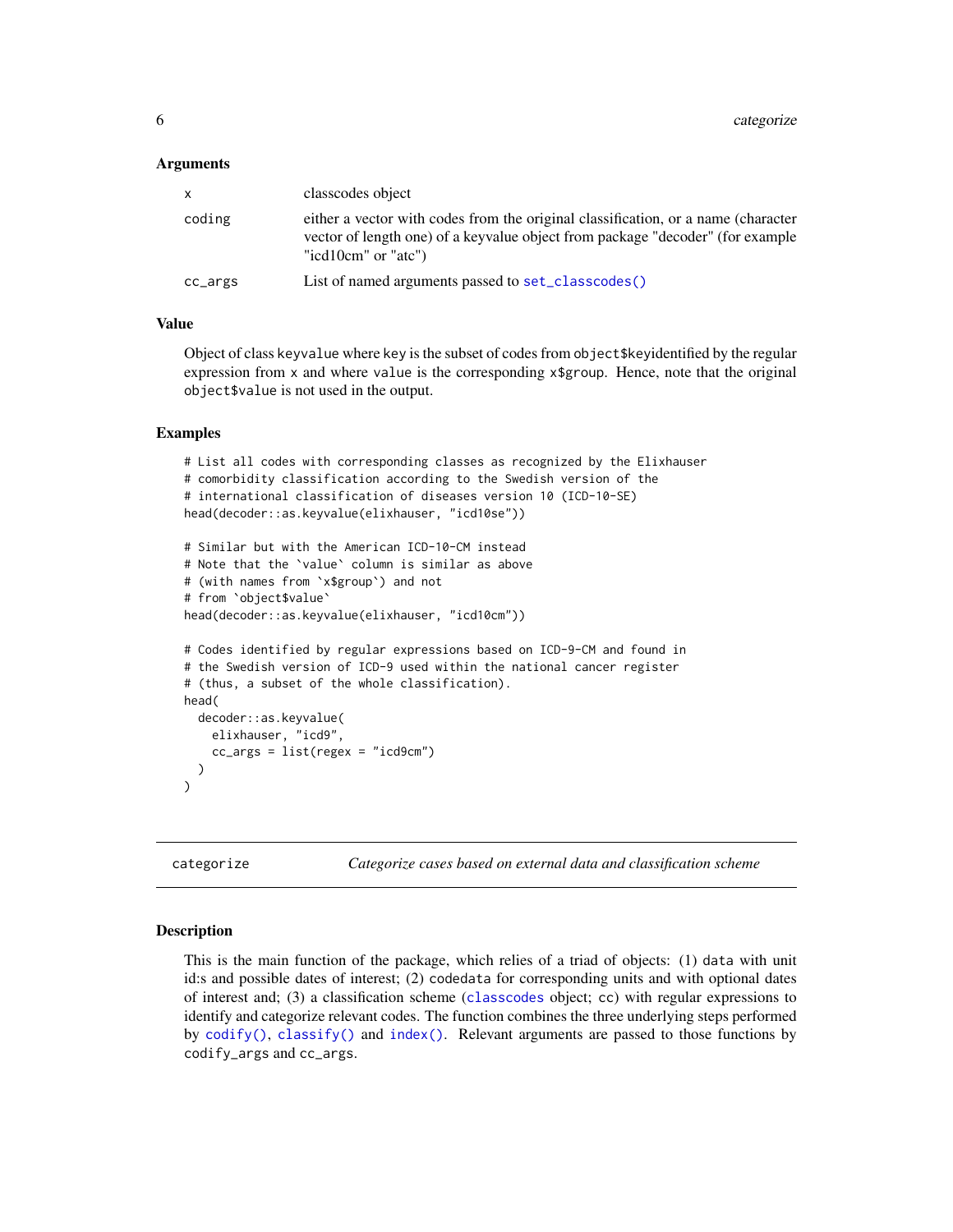# <span id="page-6-0"></span>categorize 7

# Usage

```
categorize(x, ...)
## S3 method for class 'data.frame'
categorize(x, ...)
## S3 method for class 'tbl_df'
categorize(x, ...)
## S3 method for class 'data.table'
categorical(x, ..., codedata, id, code, codify_{args} = list())## S3 method for class 'codified'
categorize(
  x,
  ...,
  cc,
  index = NULL,
  cc_{\text{args}} = \text{list}(),
  check.names = TRUE,
  .data_cols = NULL
)
```
# Arguments

| $\mathsf{x}$ | data set with mandatory character id column (identified by argument id = " <col_name>"),<br/>and optional Date of interest (identified by argument date = "<col_name>").<br/>Alternatively, the output from <math>\text{codify}()</math></col_name></col_name>                                                                                               |
|--------------|--------------------------------------------------------------------------------------------------------------------------------------------------------------------------------------------------------------------------------------------------------------------------------------------------------------------------------------------------------------|
|              | arguments passed between methods                                                                                                                                                                                                                                                                                                                             |
| codedata     | external code data with mandatory character id column (identified by $id = "$<br>code column (identified by argument code = " <col_name>") and optional Date<br/>column (identified by codify_args = <math>list(code_data = "ccol_name&gt;"))</math>.</col_name>                                                                                             |
| id           | name of unique character id column found in both xand codedata. (where it<br>must not be unique).                                                                                                                                                                                                                                                            |
| code         | name of code column in codedata.                                                                                                                                                                                                                                                                                                                             |
| codify_args  | Lists of named arguments passed to $\overline{\text{codify}}()$                                                                                                                                                                                                                                                                                              |
| cc           | classcodes object (or name of a default object from all_classcodes()).                                                                                                                                                                                                                                                                                       |
| index        | Argument passed to index(). A character vector of names of columns with<br>index weights from the corresponding classcodes object (as supplied by the<br>ccargument). See attr(cc,"indices") for available options. Set to FALSE<br>if no index should be calculated. If NULL, the default, all available indices (from<br>attr(cc,"indices")) are provided. |
| cc_args      | List with named arguments passed to set_classcodes()                                                                                                                                                                                                                                                                                                         |
| check.names  | Column names are based on cc\$group, which might include spaces. Those<br>names are changed to syntactically correct names by check.names = TRUE. Syn-<br>tactically invalid, but grammatically correct names might be preferred for pre-<br>sentation of the data as achieved by check.names = FALSE. Alternatively, if                                     |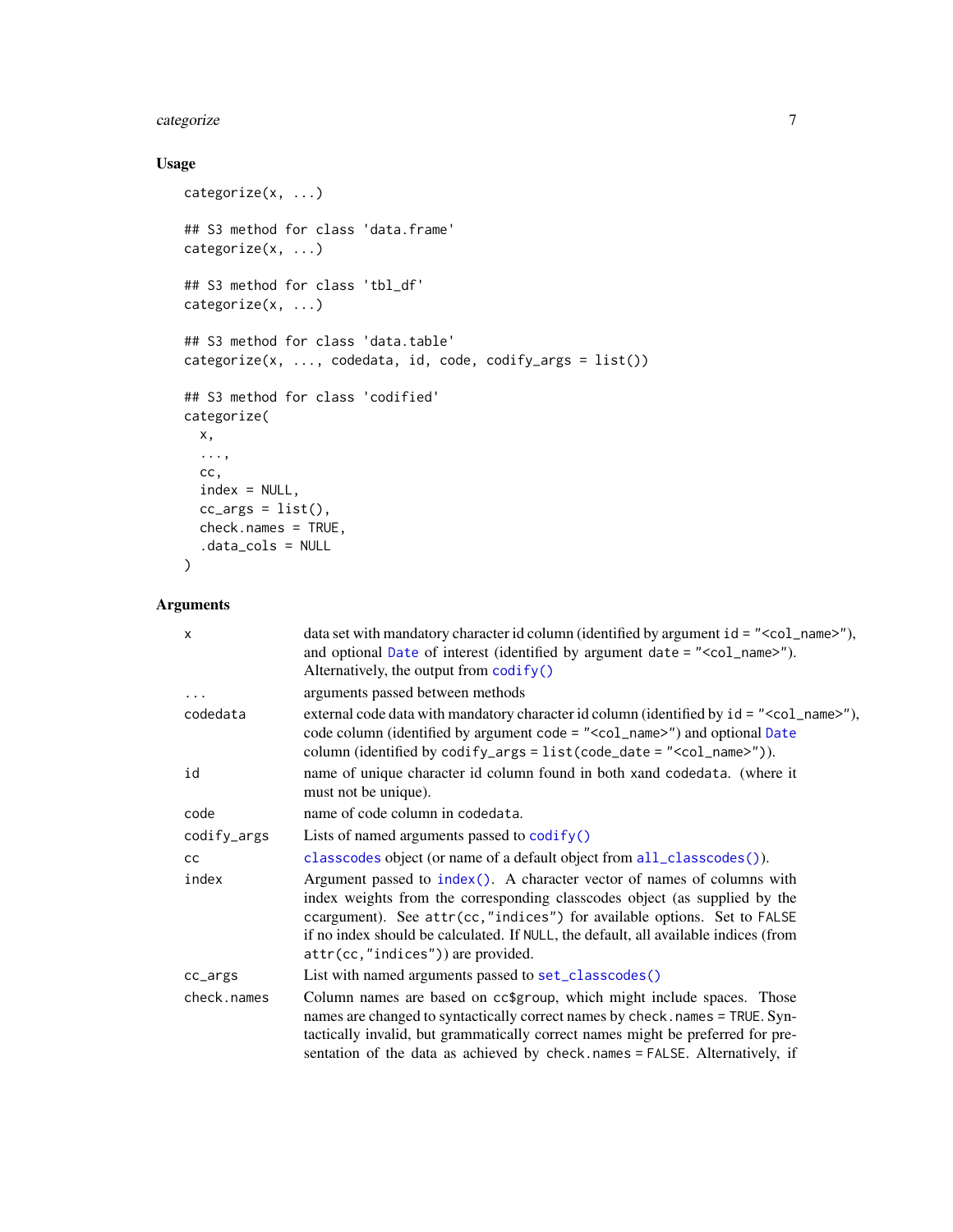categorize is called repeatedly, longer informative names might be created by cc\_args = list(tech\_names = TRUE).

<span id="page-7-0"></span>.data\_cols used internally

## Value

Object of the same class as x with additional logical columns indicating membership of groups identified by the classcodes object (the cc argument). Numeric indices are also included if requested by the index argument.

### See Also

Other verbs: [classify\(](#page-13-1)), [codify\(](#page-17-1)), [index\\_fun](#page-25-2)

```
# For some patient data (ex_people) and related hospital visit code data
# with ICD 10-codes (ex_icd10), add the Elixhauser comorbidity
# conditions based on all registered ICD10-codes
categorize(
  x = ex\_people,codedata = ex\_icd10,
  cc = "elixhauser",
  id = "name",code = "icd10")
# Add Charlson categories and two versions of a calculated index
# ("quan_original" and "quan_updated").
categorize(
  x = ex\_people,codedata = ex\_icd10,cc = "charlson",id = "name",code = "icd10"index = c("quan_original", "quan_updated")
\mathcal{L}# Only include recent hospital visits within 30 days before surgery,
```

```
categorize(
  x = ex\_people,codedata = ex\_icd10,cc = "charlson"id = "name",code = "icd10"index = c("quan_original", "quan_updated"),
  codify_args = list(
    date = "surgery",
    days = c(-30, -1),
    code_date = "admission"
```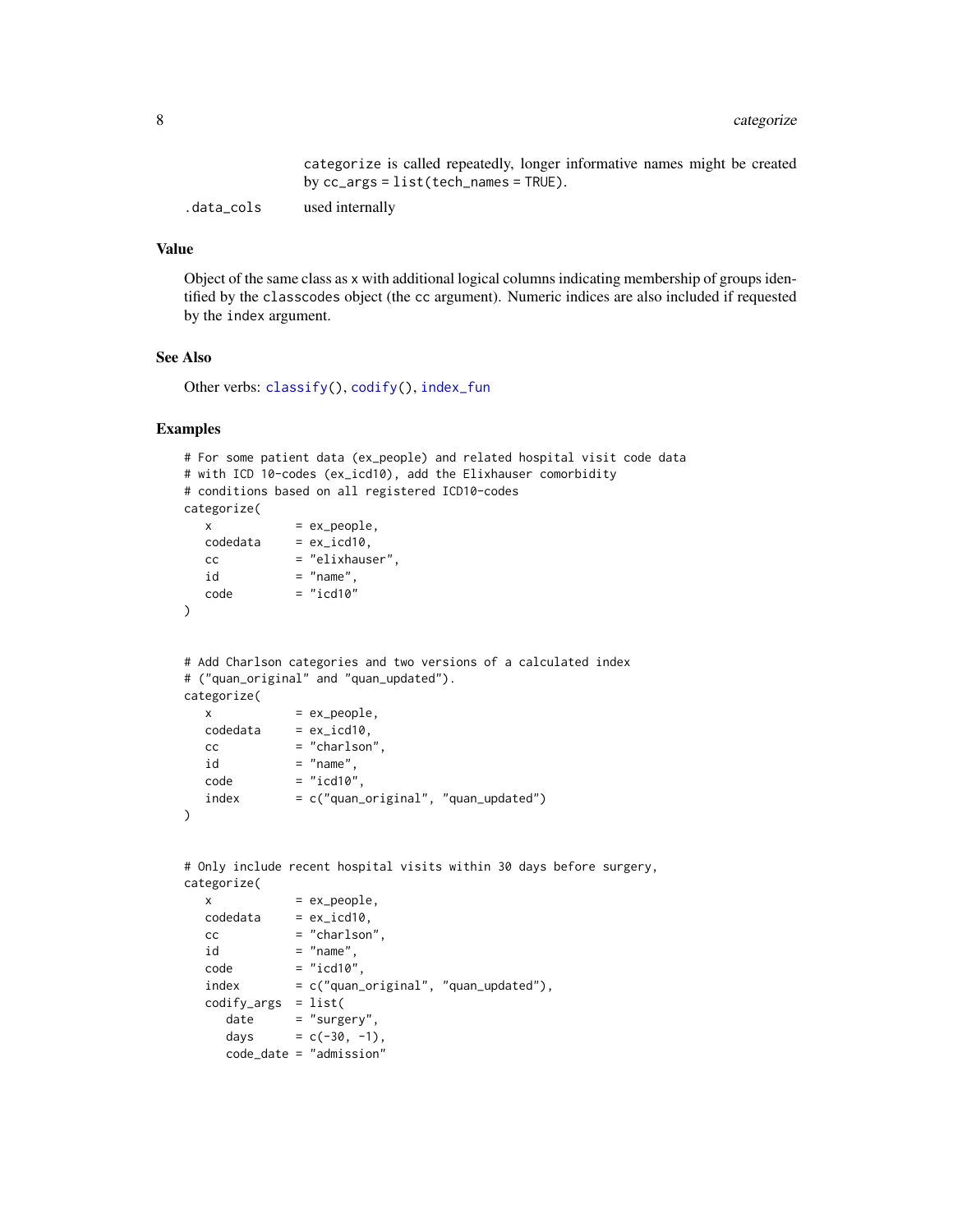#### categorize 9

)

```
\mathcal{L}# Multiple versions -------------------------------------------------------
# We can compare categorization by according to Quan et al. (2005); "icd10",
# and Armitage et al. (2010); "icd10_rcs" (see `?charlson`)
# Note the use of `tech_names = TRUE` to distinguish the column names from the
# two versions.
# We first specify some common settings ...
ind <- c("quan_original", "quan_updated")
cd \le list(date = "surgery", days = c(-30, -1), code_date = "admission")
# ... we then categorize once with "icd10" as the default regular expression ...
categorize(
  x = ex\_people,codedata = ex\_icd10,cc = "charlson",id = "name",code = "icd10",index = ind,codify_{args} = cd,cc_{\text{args}} = list(tech_names = TRUE)
) %>%
# .. and once more with `regex = "icd10_rcs"`
categorize(
  codedata = ex\_icd10,cc = "charlson",id = "name",
  code = "icd10",index = ind,codify_args = cd,
  cc_{\text{args}} = list(regex = "icd10_rcs", tech_names = TRUE)
\mathcal{L}# column names ------------------------------------------------------------
# Default column names are based on row names from corresponding classcodes
# object but are modified to be syntactically correct.
default <-
  categorize(ex_people, codedata = ex_icd10, cc = "elixhauser",
             id = "name", code = "icd10")# Set `check.names = FALSE` to retain original names:
original <-
 categorize(
   ex_people, codedata = ex_icd10, cc = "elixhauser",
```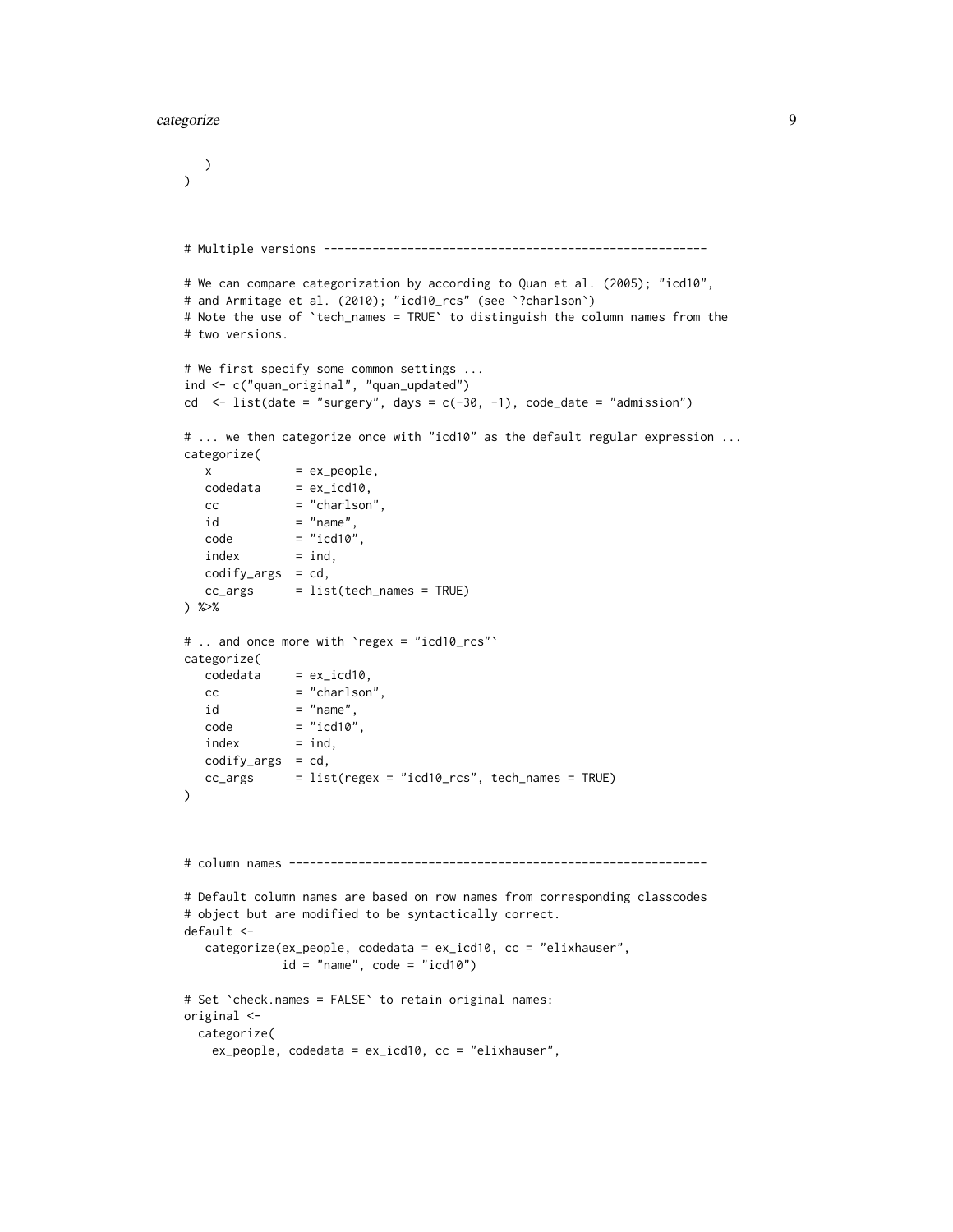#### <span id="page-9-0"></span>10 charlson charles a control of the charlson charlson charlson charlson charlson

```
id = "name", code = "icd10",check.names = FALSE
  )
# Or use `tech_names = TRUE` for informative but long names (use case above)
tech <-
 categorize(ex_people, codedata = ex_icd10, cc = "elixhauser",
    id = "name", code = "icd10",cc_args = list(tech_names = TRUE)
 \lambda# Compare
tibble::tibble(names(default), names(original), names(tech))
```

```
charlson Classcodes for Charlson comorbidity based on ICD-codes
```
#### Description

Classcodes for Charlson comorbidity based on ICD-codes

#### Usage

charlson

#### Format

A data frame with 17 rows and 8 variables:

- group: comorbidity groups
- description: Verbal description of codes as described by Deyo et al. (1992).
- icd10: regular expressions identifying ICD-10 codes of each group as decoded from Quan et al. 2005. Note that this classification was not originally used with all weights! To simply use this classification table with weights other than quan\_original and quan\_updated might therefore lead to different results than originally intended for each index.
- icd9cm\_deyo:Codes from table 1 column "Deyo's ICD-9-CM" in Quan et al. (2005). Procedure code 38.48 for peripheral vascular disease ignored.
- icd9cm\_enhanced: Codes from table 1 column "Enhanced ICD-9-CM" in Quan et al. (2005).
- icd10\_rcs: Codification by Armitage (2010). Note that Peptic ulcer disease is not included. All liver diseases (including mild) are included in "moderate or severe liver disease". All diabetes is included in "diabetes complication"
- icd8\_brusselaers: Back translated version from ICD-10 to ICD-8 by Brusselaers et al. (2017). "Moderate and severe liver disease" contains all liver disease and "diabetes complication" contains all diabetes.
- icd9\_brusselaers: Back translated version from ICD-10 to ICD-9 by Brusselaers et al. (2017). "Moderate and severe liver disease" contains all liver disease and "diabetes complication" contains all diabetes.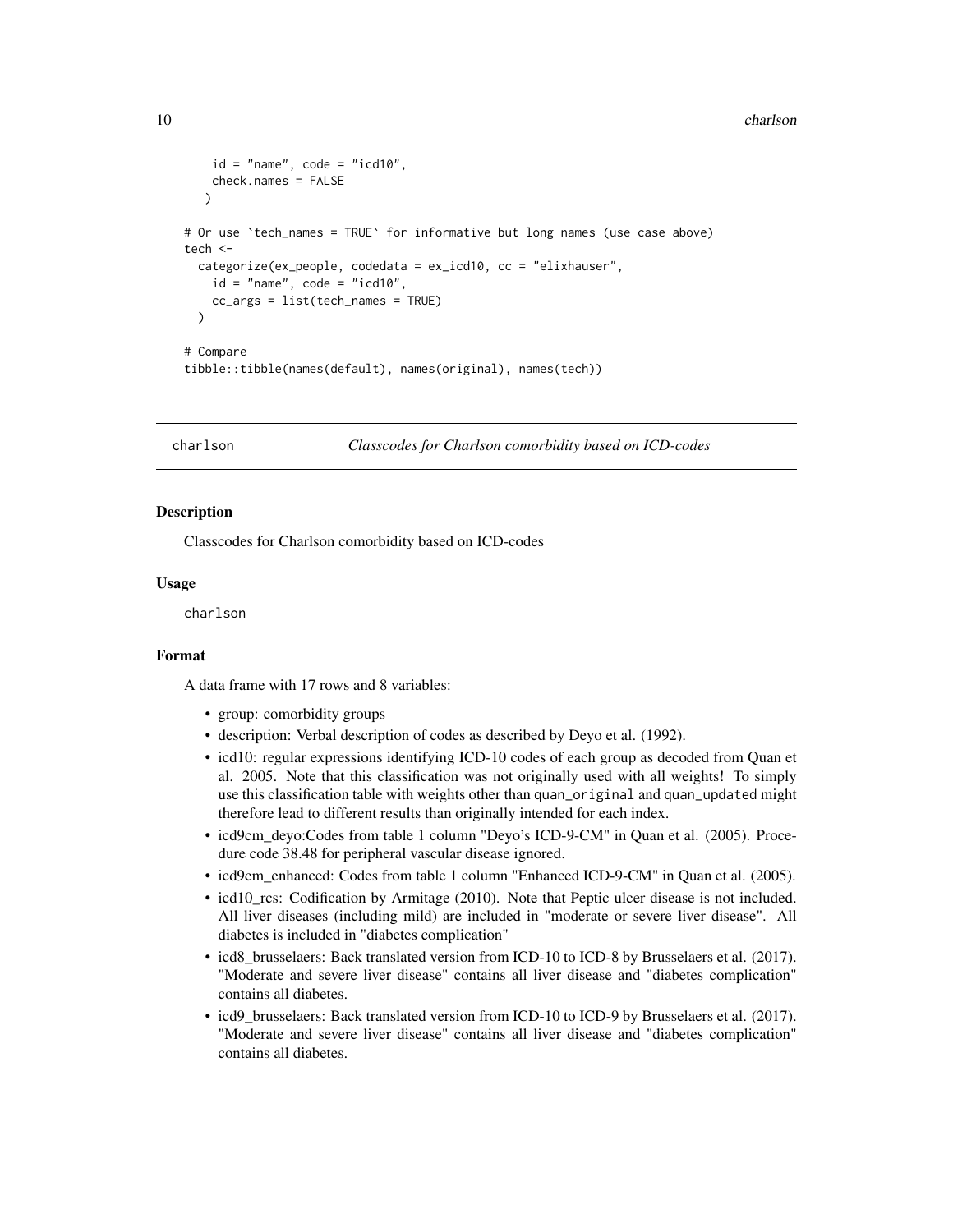#### <span id="page-10-0"></span>classcodes and the class of the class of the class of the class of the class of the class of the class of the class of the class of the class of the class of the class of the class of the class of the class of the class of

- charlson: original weights as suggested by Charlson et al. (1987)\*
- deyo ramano: weights suggested by Deyo and Romano\*
- dhoore: weights suggested by D'Hoore\*
- ghali: weights suggested by Ghali\*
- quan\_original: weights suggested by Quan (2005)
- quan\_updated: weights suggested by Quan (2011)
- Weights decoded from Yurkovich et al. (2015).

#### References

Armitage, J. N., & van der Meulen, J. H. (2010). Identifying co-morbidity in surgical patients using administrative data with the Royal College of Surgeons Charlson Score. British Journal of Surgery, 97(5), 772–781. doi: [10.1002/bjs.6930](https://doi.org/10.1002/bjs.6930)

Brusselaers N, Lagergren J. (2017) The Charlson Comorbidity Index in Registry-based Research. Methods Inf Med 2017;56:401–6. doi: [10.3414/ME17010051.](https://doi.org/10.3414/ME17-01-0051)

Deyo, R. A., Cherkin, D. C., & Ciol, M. A. (1992). Adapting a clinical comorbidity index for use with ICD-9-CM administrative databases. Journal of Clinical Epidemiology, 45(6), 613–619. doi: [10.1016/08954356\(92\)901338](https://doi.org/10.1016/0895-4356(92)90133-8)

Quan Hude et al. (2005). Coding algorithms for defining comorbidities in ICD-9-CM and ICD-10 administrative data. Medical care, 1130-1139. <https://www.jstor.org/stable/3768193>

Yurkovich, M., Avina-Zubieta, J. A., Thomas, J., Gorenchtein, M., & Lacaille, D. (2015). A systematic review identifies valid comorbidity indices derived from administrative health data. Journal of clinical epidemiology, 68(1), 3-14.

#### See Also

Other default classcodes: [ae](#page-1-1), [cps](#page-20-1), [elixhauser](#page-21-1), [hip\\_ae\\_hailer](#page-24-1), [rxriskv](#page-28-1)

<span id="page-10-1"></span>classcodes *Classcodes methods*

#### Description

classcodes are classification schemes based on regular expression stored in data frames. These are essential to the package and constitute the third part of the triad of case data, code data and a classification scheme.

#### Usage

```
as.classcodes(x, ...)
## S3 method for class 'classcodes'
as.classcodes(
  x,
  ...,
```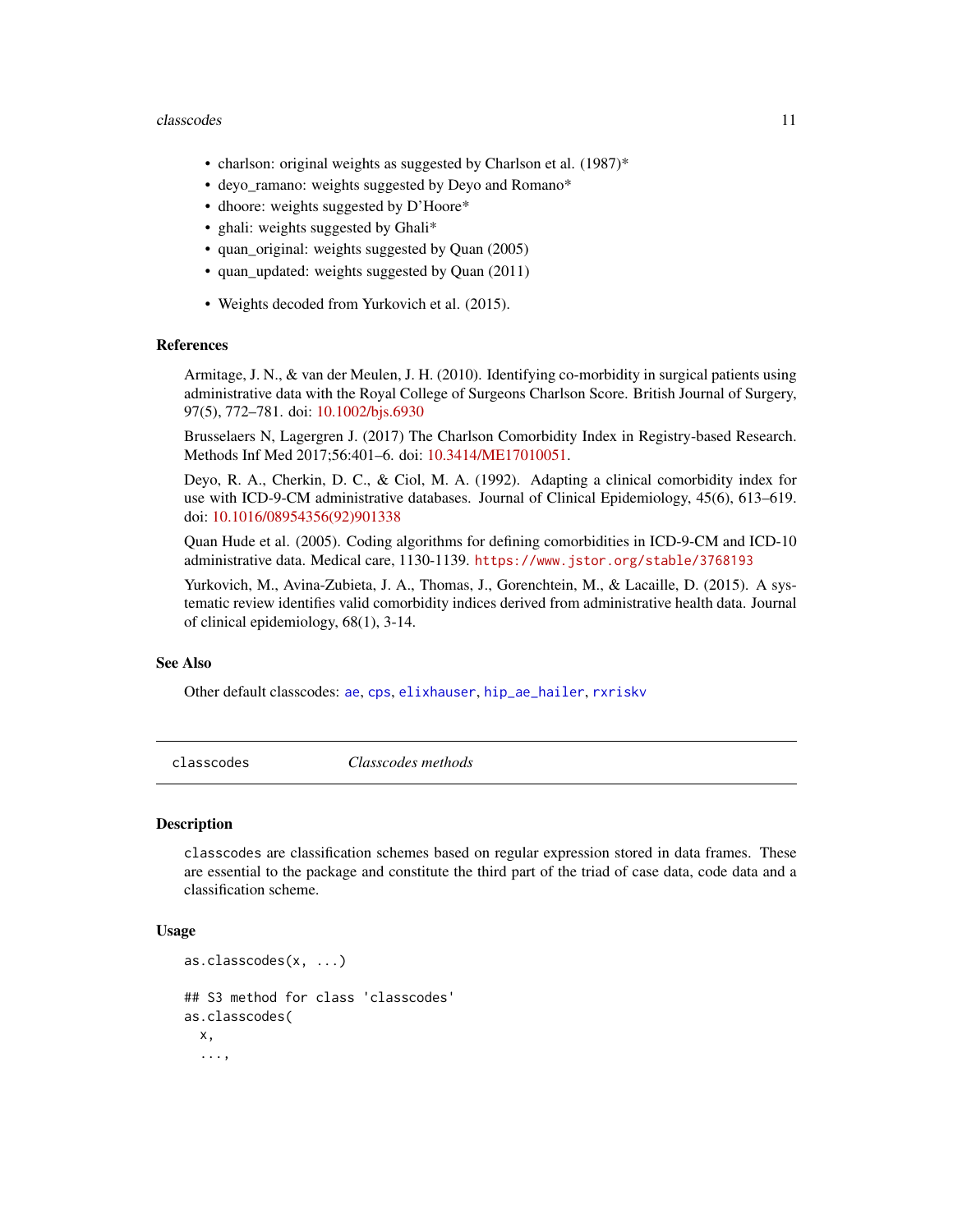```
regex = attr(x, "regexpr"),indices = attr(x, "indices"),hierarchy = attr(x, "hierarchy")\lambda## S3 method for class 'data.frame'
as.classcodes(
 x,
  ...,
 regex = NULL,
  indices = NULL,
 hierarchy = attr(x, "hierarchy"),.name = NULL
)
```

```
is.classcodes(x)
```
# Arguments

| $\mathsf{x}$        | data frame with columns described in the details section. Alternatively a classcodes<br>object to be modified.                                                                                                          |
|---------------------|-------------------------------------------------------------------------------------------------------------------------------------------------------------------------------------------------------------------------|
| $\cdot \cdot \cdot$ | arguments passed between methods#                                                                                                                                                                                       |
|                     | regex, indices character vector with names of columns in x containing regular expressions/indices.                                                                                                                      |
| hierarchy           | named list of pairwise group names to appear as superior and subordinate for<br>indices. To be used for indexing when the subordinate class is redundant (see<br>the details section of elast and state of an example). |
| .name               | used internally for name dispatch                                                                                                                                                                                       |

# Details

A classcodes object is a data frame with mandatory columns:

- group: unique and non missing class names
- At least one column with regular expressions [\(regex](#page-0-0) without Perl-like versions) defining class membership. Those columns can have arbitrary names (as specified by the regex argument). Occurrences of non unique regular expressions will lead to the same class having multiple names. This is accepted but will raise a warning. Classes do not have to be disjunct.

The object can have additional optional columns:

- description: description of each category
- condition: a class might have conditions additional to what is expressed by the regular expressions. If so, these should be specified as quoted expressions that can be evaluated within the data frame used by [classify\(\)](#page-13-1)
- weights for each class used by [index\(\)](#page-25-1). Could be more than one and could have arbitrary names (as specified by the indicesargument).

<span id="page-11-0"></span>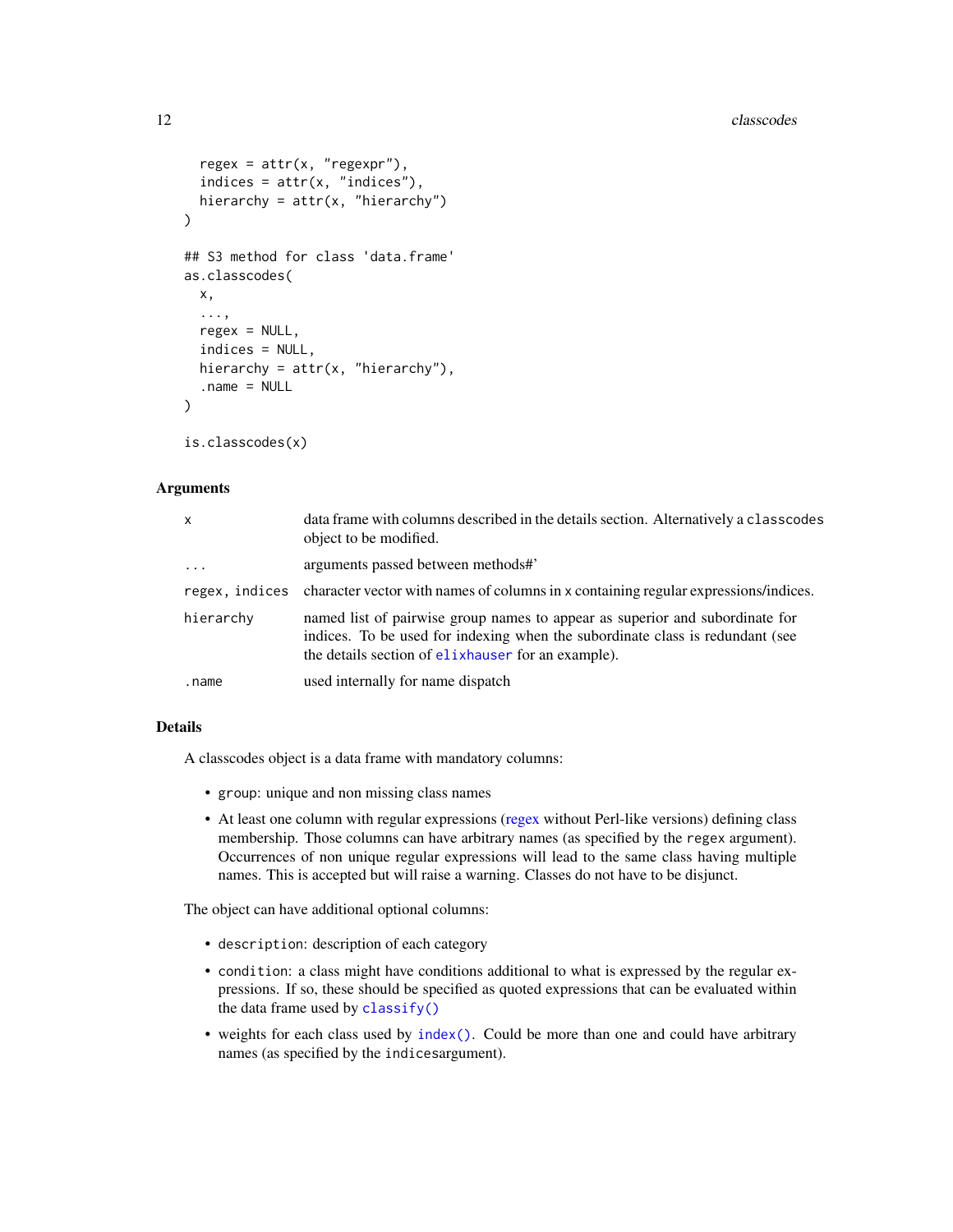#### <span id="page-12-0"></span>classcodes and the class of the contract of the class of the contract of the class of the class of the contract of the contract of the contract of the contract of the contract of the contract of the contract of the contrac

#### Value

Object of class classcodes (inheriting from data frame) with additional attributes:

- code: the coding used (for example "icd10", or "ATC"). NULL for unknown/arbitrary coding.
- regexprs: name of columns with regular expressions (as specified by the regexargument)
- indices: name of columns with (optional) index weights (as specified by the indicesargument)
- hierarchy: list as specified by the hierarchy argument.
- name: name as specified by the .name argument.

#### See Also

vignette("classcodes") vignette("Interpret\_regular\_expressions") The package have several default classcodes included, see [all\\_classcodes\(\)](#page-3-2).

```
Other classcodes: all_classcodes(), as.data.frame.classified(), codebook(), print.classcodes(),
print.classified(), set_classcodes(), summary.classcodes(), visualize.classcodes()
```

```
Other classcodes: all_classcodes(), as.data.frame.classified(), codebook(), print.classcodes(),
print.classified(), set_classcodes(), summary.classcodes(), visualize.classcodes()
```
#### Examples

```
# The Elixhauser comorbidity classification is already a classcodes object
is.classcodes(coder::elixhauser)
# Strip its class attributes to use in examples
df <- as.data.frame(coder::elixhauser)
# Specify which columns store regular expressions and indices
# (assume no hierarchy)
elix <-
  as.classcodes(
   df,
   regex = c("icd10", "icd10_short", "icd9cm", "icd9cm_ahrqweb", "icd9cm_enhanced"),
    indices = c("sum_all", "sum_all_ahrq", "walraven",
                "sid29", "sid30", "ahrq_mort", "ahrq_readm"),
   hierarchy = NULL
  )
elix
# Specify hierarchy for patients with different types of cancer and diabetes
# See `?elixhauser` for details
as.classcodes(
  elix,
  hierarchy = list(
    cancer = c("metastatic cancer", "solid tumor"),
    diabetes = c("diabetes complicated", "diabetes uncomplicated")
  )
)
```
# Several checks are performed to not allow any erroneous classcodes object ## Not run: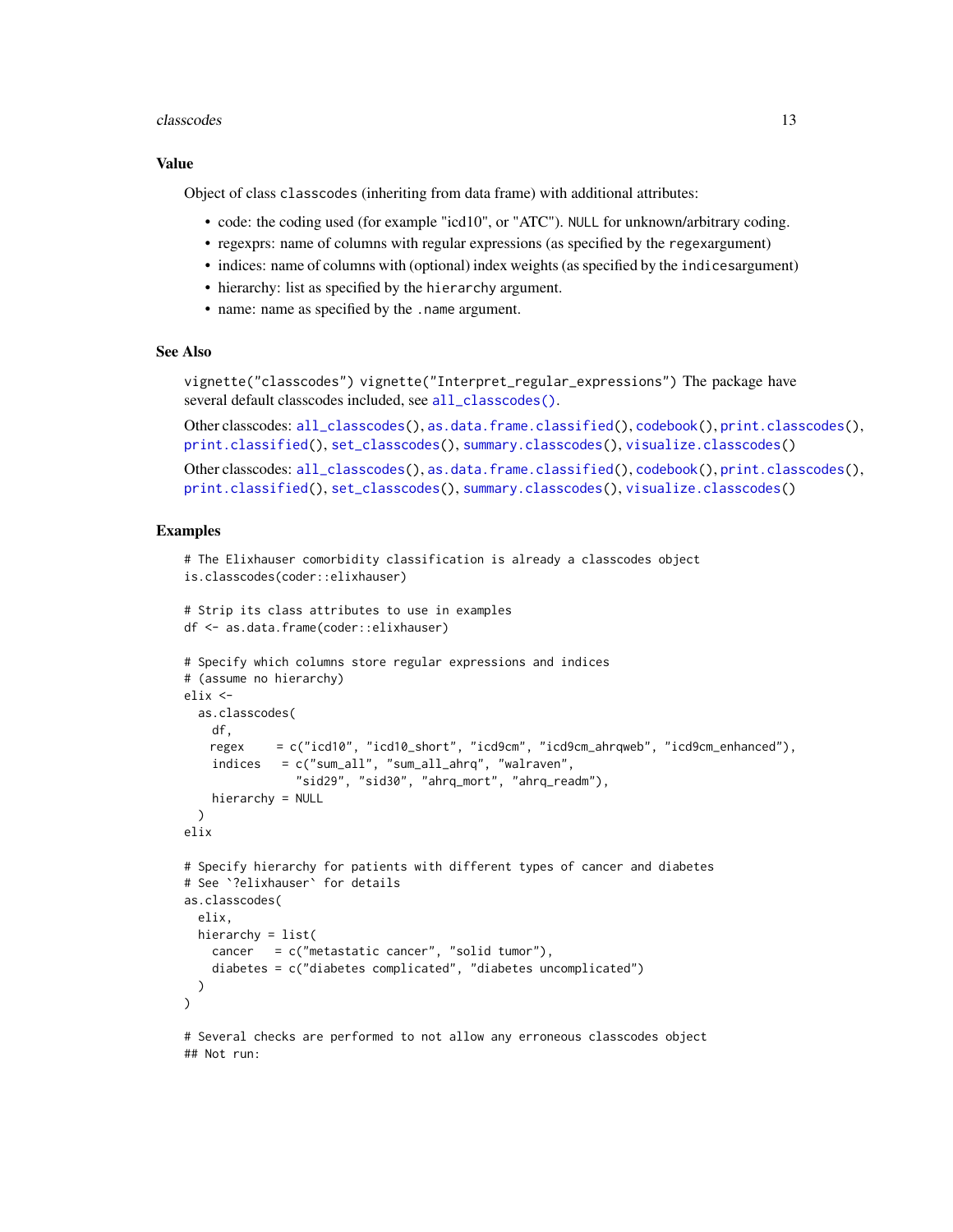14 classify classify containing the contact of the classify contact of the classify contact of the contact of the contact of the contact of the contact of the contact of the contact of the contact of the contact of the con

```
as.classcodes(iris)
 as.classcodes(iris, regex = "Species")
## End(Not run)
```
#### <span id="page-13-1"></span>classify *Classify codified data*

# Description

This is the second step of codify()  $\gg$  classify()  $\gg$  index(). Hence, the function takes a codified data set and classify each case based on relevant codes as identified by the classification scheme provided by a classcodes object.

#### Usage

```
classify(codified, cc, \ldots, cc_args = list())
## Default S3 method:
classify(codified, cc, ..., cc_args = list())
## S3 method for class 'codified'
classify(codified, ...)
## S3 method for class 'data.frame'
classify(codified, ...)
## S3 method for class 'data.table'
classify(codified, cc, ..., id, code, cc_args = list())
```
#### Arguments

| codified  | output from $\text{codify}()$                                          |
|-----------|------------------------------------------------------------------------|
| CC.       | classcodes object (or name of a default object from all_classcodes()). |
| $\ddotsc$ | arguments passed between methods                                       |
| cc_args   | List with named arguments passed to set_classcodes()                   |
| code, id  | name of code/id columns (in codified).                                 |

#### Value

Object of class "classified". Inheriting from a Boolean matrix with one row for each element/row of codified and columns for each class with corresponding class names (according to the [classcodes](#page-10-1) object). Note, however, that [print.classified\(\)](#page-27-1) preview this output as a tibble.

<span id="page-13-0"></span>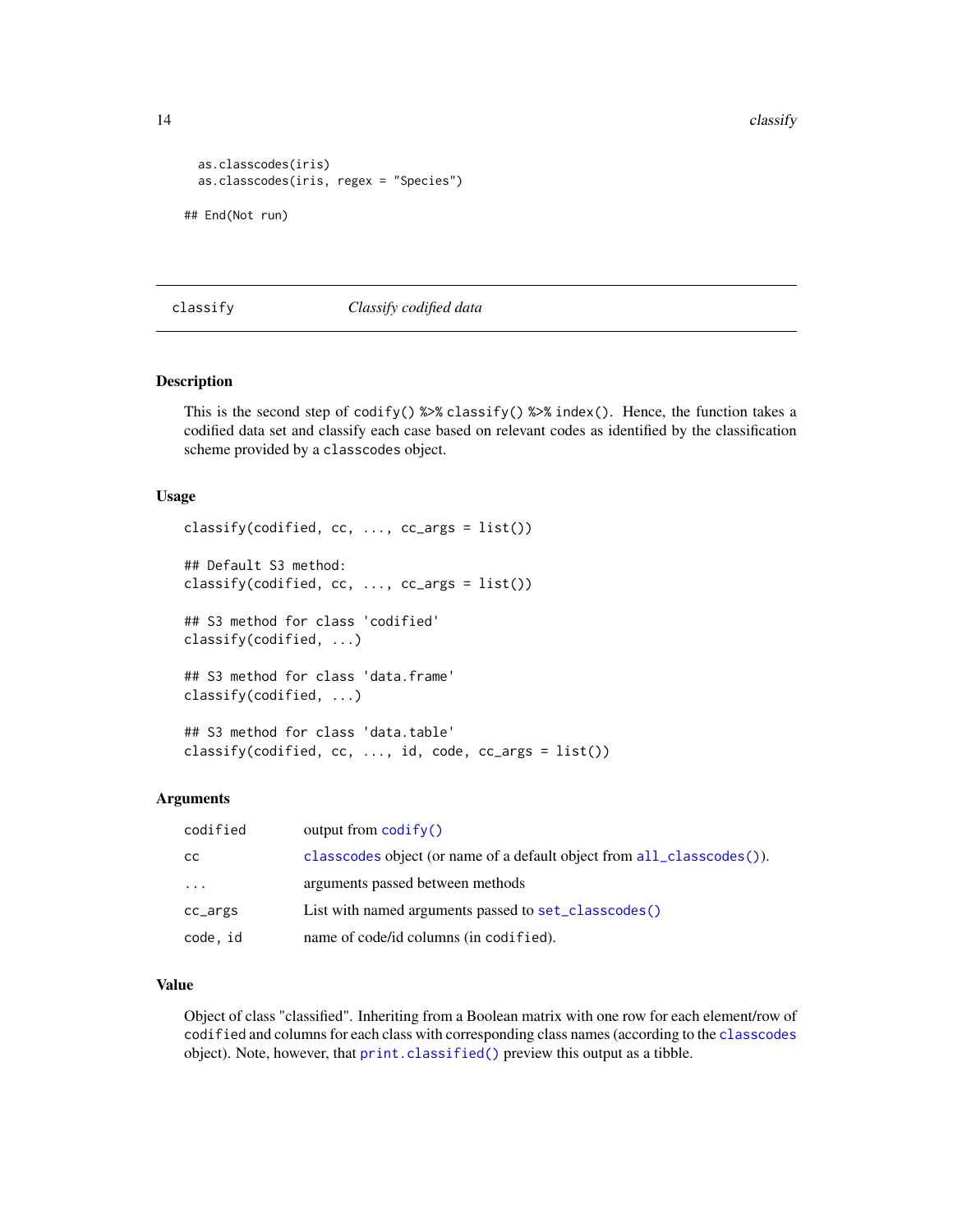<span id="page-14-0"></span>classify the contract of the contract of the contract of the contract of the contract of the contract of the contract of the contract of the contract of the contract of the contract of the contract of the contract of the c

#### See Also

```
as.data.frame.classified(), as.data.table.classified() and as.matrix.classified(),
print.classified()
```
Other verbs: [categorize\(](#page-5-1)), [codify\(](#page-17-1)), [index\\_fun](#page-25-2)

```
# classify.default() ------------------------------------------------------
# Classify individual ICD10-codes by Elixhauser
classify(c("C80", "I20", "unvalid_code"), "elixhauser")
# classify.codified() -----------------------------------------------------
# Prepare some codified data with ICD-10 codes during 1 year (365 days)
# before surgery
x < -codify(
   ex_people,
   ex_icd10,
   id = "name",
   code = "icd10",date = "surgery",days = c(-365, 0),
   code_date = "admission"
  \lambda# Classify those patients by the Charlson and Elixhasuer comorbidity indices
\text{classify}(x, "charlson") # classcodes object by name ...
classify(x, coder::elixhauser) # ... or by the object itself
# -- start/stop --
# Assume that a prefix "ICD-10 = " is used for all codes and that some
# additional numbers are added to the end
x$icd10 < - paste0("ICD-10 = ", x$icd10)
# Set start = FALSE to identify codes which are not necessarily found in the
# beginning of the string
classify(x, "charlson", cc_args = list(start = FALSE))
# -- regex --
# Use a different version of Charlson (as formulated by regular expressions
# according to the Royal College of Surgeons (RCS) by passing arguments to
# `set_classcodes()` using the `cc_args` argument
y \le -classify(
```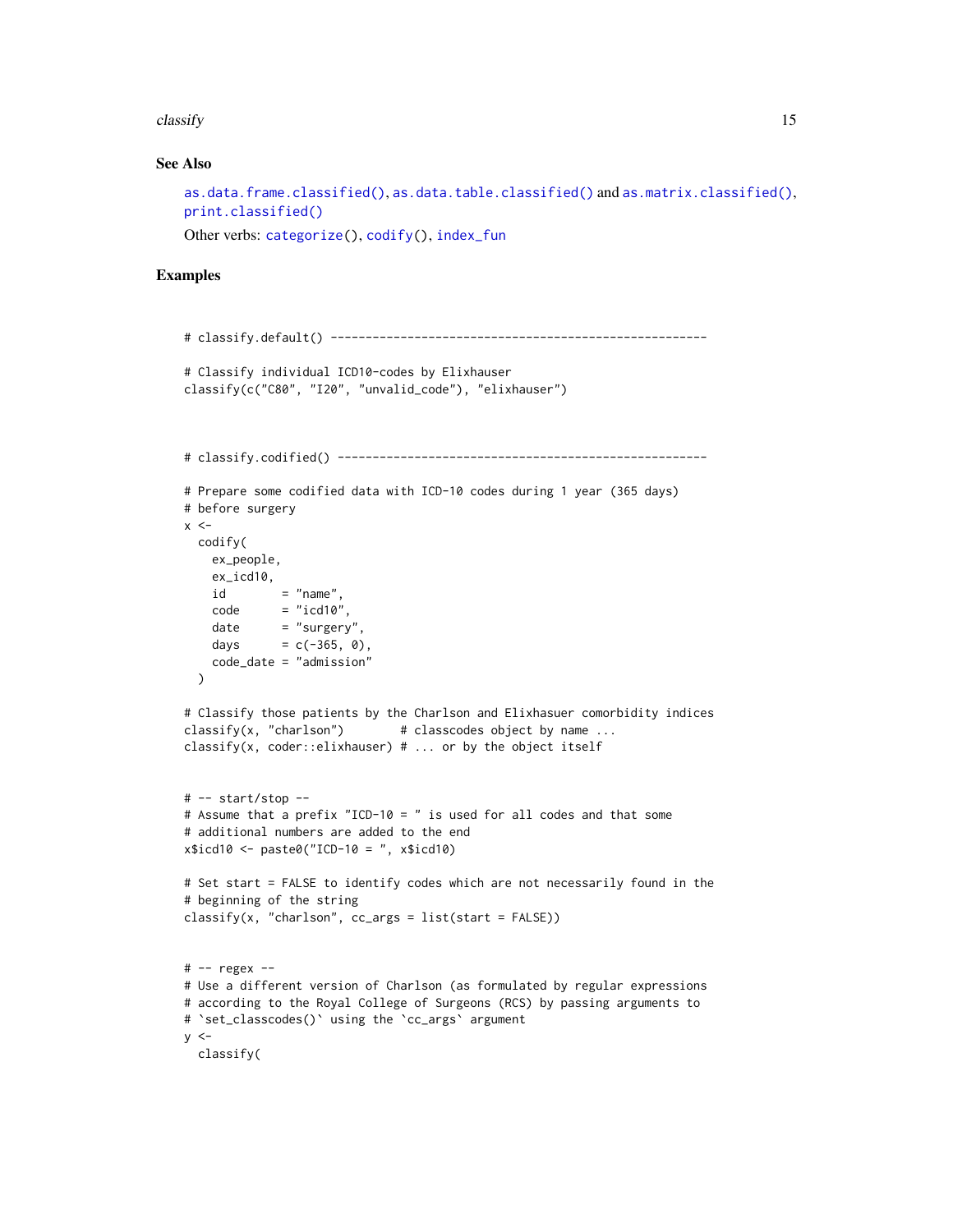```
x,
    "charlson",
   cc_{args} = list(regex = "icd10_rcs")\lambda# -- tech_names --
# Assume that we want to compare the results using the default ICD-10
# formulations (from Quan et al. 2005) and the RCS version and that the result
# should be put into the same data frame. We can use `tech_names = TRUE`
# to distinguish variables with otherwise similar names
cc <- list(tech_names = TRUE) # Prepare sommon settings
compare <-
 merge(
 classify(x, "charlson", cc_args = cc),
 \text{classify}(x, \text{ "charlson", cc_{args} = c(cc, regex = "icd10_rcs")))
names(compare) # long but informative and distinguishable column names
# classify.data.frame() / classify.data.table() ------------------------
# Assume that `x` is a data.frame/data.table without additional attributes
# from `codify()` ...
xdf <- as.data.frame(x)
xdt <- data.table::as.data.table(x)
# ... then the `id` and `code` columns must be specified explicitly
classify(xdf, "charlson", id = "name", code = "icd10")
classify(xdt, "charlson", id = "name", code = "icd10")
```
<span id="page-15-1"></span>codebook *codebook(s) for classcodes object*

#### Description

[summary.classcodes\(\)](#page-30-1) and [visualize.classcodes\(\)](#page-31-1) are used to summarize/visualize classcodes in R. A codebook, on the other hand, is an exported summary saved in an Excel spreadsheet to use in collaboration with non R-users. Several codebooks might be combined into a single Excel document with several sheets (one for each codebook).

# Usage

```
codebook(object, coding, ..., file = NULL)
## S3 method for class 'codebook'
print(x, \ldots)codebooks(..., file = NULL)
```
<span id="page-15-0"></span>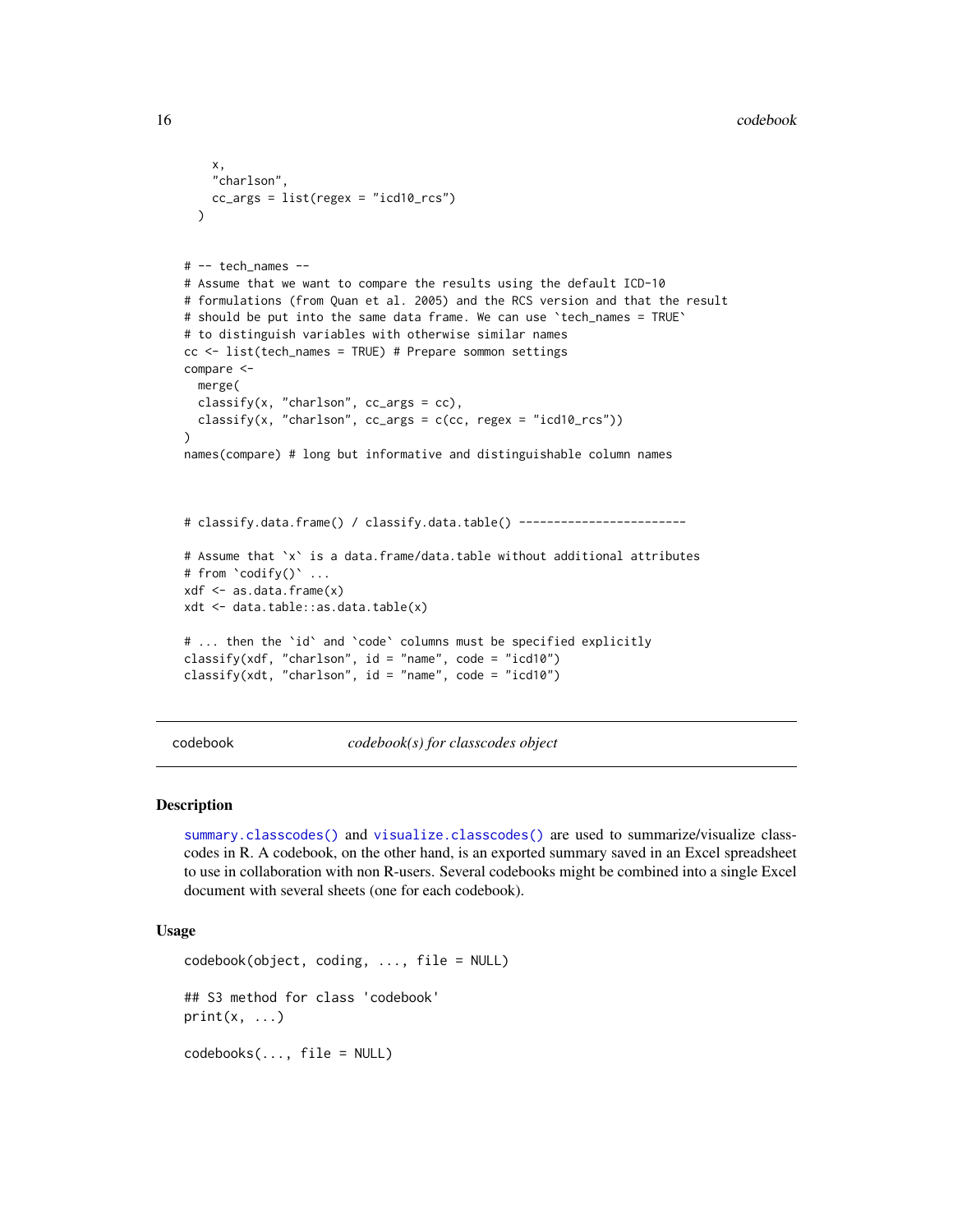#### <span id="page-16-0"></span>codebook and the contract of the contract of the contract of the contract of the contract of the contract of the contract of the contract of the contract of the contract of the contract of the contract of the contract of t

#### **Arguments**

| object                  | classcodes object                                                                                                                                                                          |
|-------------------------|--------------------------------------------------------------------------------------------------------------------------------------------------------------------------------------------|
| coding                  | either a vector with codes from the original classification, or a name (character<br>vector of length one) of a keyvalue object from package "decoder" (for example<br>"icd10cm" or "atc") |
| $\cdot$ $\cdot$ $\cdot$ | Additional arguments for each function:                                                                                                                                                    |
|                         | • codebook(): arguments passed to summary.classcodes()<br>• codebooks(): multiple named outputs from codebook()<br>• print.codebook(): arguments passed to tibble:::print.tbl()            |
| file                    | name/path to Excel file for data export                                                                                                                                                    |
| x                       | output from codebook()                                                                                                                                                                     |

#### Value

Functions are primarily called for their side effects (exporting data to Excel or printing to screen). In addition:

- codebook()returns list of data frames describing relationship between groups and individual codes
- codebooks() returns a concatenated list with output from codebook(). Only one 'README' object is kept however and renamed as such.
- print.codebook()returns x (invisible)

#### See Also

Other classcodes: [all\\_classcodes\(](#page-3-2)), [as.data.frame.classified\(](#page-3-1)), [classcodes](#page-10-1), [print.classcodes\(](#page-26-1)), [print.classified\(](#page-27-1)), [set\\_classcodes\(](#page-29-1)), [summary.classcodes\(](#page-30-1)), [visualize.classcodes\(](#page-31-1))

```
# codebook() --------------------------------------------------------------
## Not run:
# Export codebook (to temporary file) with all codes identified by the
# Elixhauser comorbidity classification based on ICD-10-CM
codebook(elixhauser, "icd10cm", file = tempfile("codebook", fileext = ".xlsx"))
# All codes from ICD-9-CM Disease part used by Elixhauser enhanced version
codebook(elixhauser, "icd9cmd",
 cc_args = list(regex = "icd9cm_enhanced",
 file = tempfile("codebook", fileext = ".xlsx"))
\lambda# The codebook returns a list with three objects.
# Access a dictionary table with translates of each code to text:
codebook(charlson, "icd10cm")$all_codes
```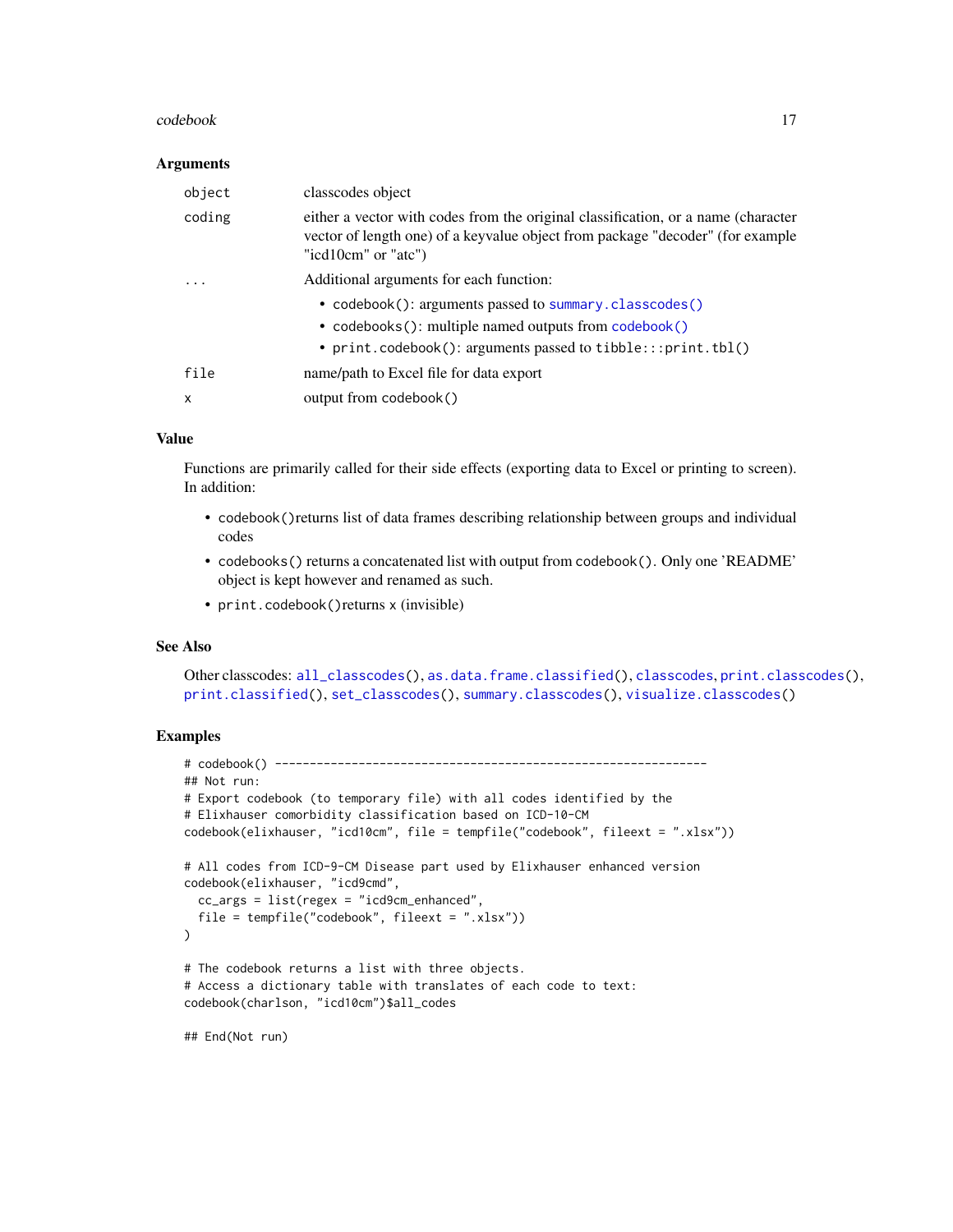#### <span id="page-17-0"></span>18 codify a set of the codify of the codify codify and the codify codify codify  $\sim$  codify  $\sim$

```
# print.codebook() --------------------------------------------------------
# If argument `file` is unspecified, a preview of each sheet of the codebook is
# printed to the screen
(cb <- codebook(charlson, "icd10cm"))
# The preview can be modified by arguments to the print-method
print(cb, n = 20)# codebooks() -------------------------------------------------------------
# Combine codebooks based on different versions of the regular expressions
# and export to a single (temporary) Excel file
c1 <- codebook(elixhauser, "icd10cm")
c2 <- codebook(elixhauser, "icd9cmd",
 cc_args = list(regex = "icd9cm_enhanced")
 )
codebooks(
 elix\_icd10 = c1, elix\_icd9cm = c2,
 file = tempfile("codebooks", fileext = ".xlsx")
)
```
<span id="page-17-1"></span>

codify *Codify case data with external code data (within specified time frames)*

### **Description**

This is the first step of  $\text{codify}()$  %>% classify() %>% index(). The function combines case data from one data set with related code data from a second source, possibly limited to codes valid at certain time points relative to case dates.

#### Usage

```
\text{codify}(x, \text{ codedata}, \ldots, \text{id}, \text{code}, \text{date} = \text{NULL}, \text{code}_\text{date} = \text{NULL}, \text{days} = \text{NULL}## S3 method for class 'data.frame'
\text{codify}(x, \ldots, \text{id}, \text{date} = \text{NULL}, \text{days} = \text{NULL})## S3 method for class 'data.table'
codify(
   x,
   codedata,
   ...,
   id,
   code,
   date = NULL,
```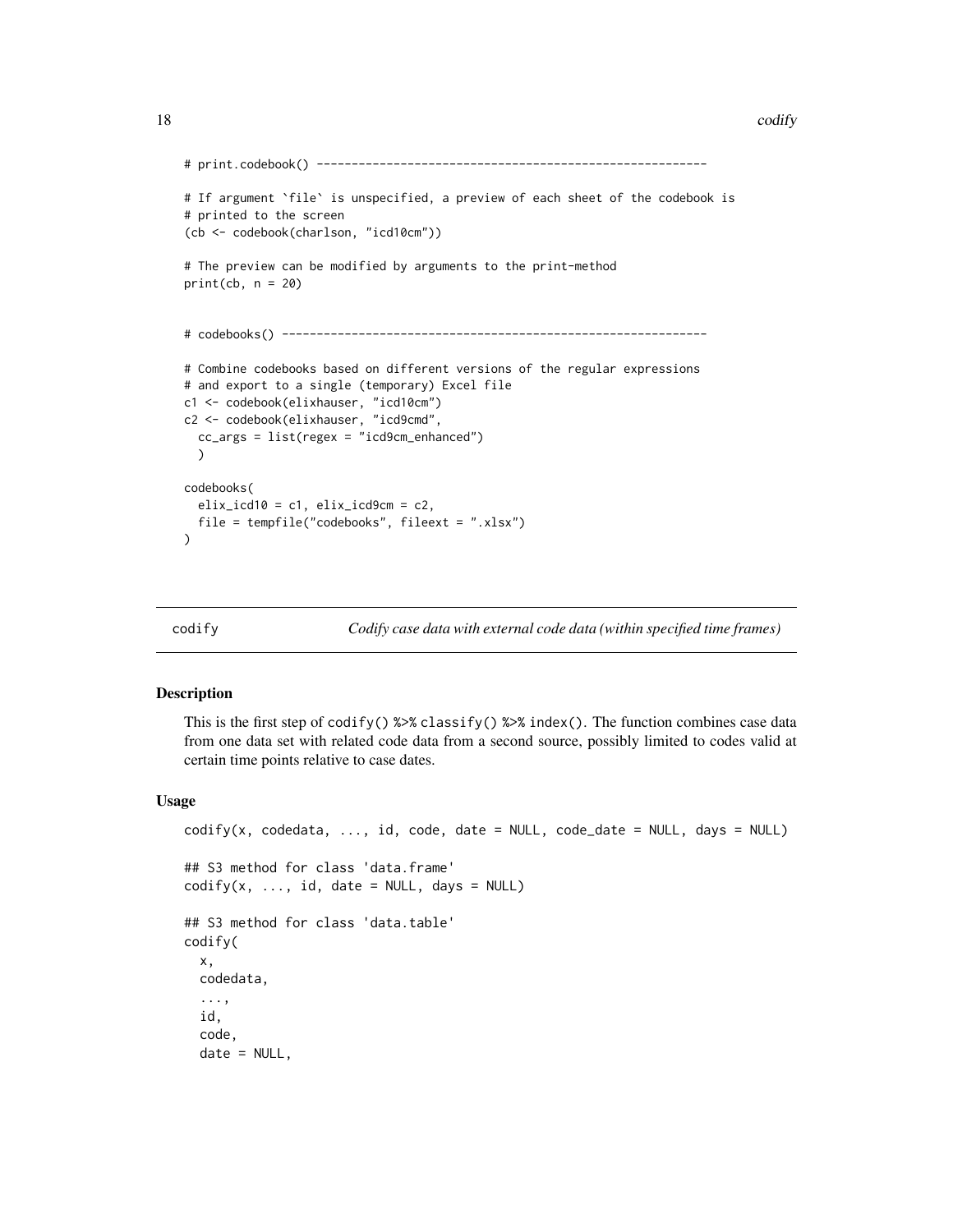#### <span id="page-18-0"></span>codify the control of the control of the control of the control of the control of the control of the control of the control of the control of the control of the control of the control of the control of the control of the c

```
code_date = NULL,
  days = NULL,
  alnum = FALSE,
  copy = NA\mathcal{L}## S3 method for class 'codified'
print(x, ..., n = 10)
```
# Arguments

| X                         | data set with mandatory character id column (identified by argument $id = " < col_name > ")$ ),<br>and optional Date of interest (identified by argument date = " <col_name>").<br/>Alternatively, the output from codify()</col_name>                                                                                                                                                                                                                                                                                       |
|---------------------------|------------------------------------------------------------------------------------------------------------------------------------------------------------------------------------------------------------------------------------------------------------------------------------------------------------------------------------------------------------------------------------------------------------------------------------------------------------------------------------------------------------------------------|
| codedata                  | additional data with columns including case id (character), code and an op-<br>tional date (Date) for each code. An optional column condition might distin-<br>guish codes/dates with certain characteristics (see example).                                                                                                                                                                                                                                                                                                 |
| .                         | arguments passed between methods                                                                                                                                                                                                                                                                                                                                                                                                                                                                                             |
| id, code, date, code_date |                                                                                                                                                                                                                                                                                                                                                                                                                                                                                                                              |
|                           | column names with case id (character from x and codedata), code (from x)<br>and optional date (Date from x) and code_date (Date from codedata).                                                                                                                                                                                                                                                                                                                                                                              |
| days                      | numeric vector of length two with lower and upper bound for range of relevant<br>days relative to date. See "Relevant period".                                                                                                                                                                                                                                                                                                                                                                                               |
| alnum                     | Should codes be cleaned from all non alphanumeric characters?                                                                                                                                                                                                                                                                                                                                                                                                                                                                |
| .copy                     | Should the object be copied internally by $data.table::copy()$ ? NA (by de-<br>fault) means that objects smaller than 1 GB are copied. If the size is larger,<br>the argument must be set explicitly. Set TRUE to make copies regardless of ob-<br>ject size. This is recommended if enough RAM is available. If set to FALSE,<br>calculations might be carried out but the object will be changed by reference.<br>IMPORTANT! This might lead to undesired consequences and should only be<br>used if absolutely necessary! |
| n                         | number of rows to preview as tibble. The output is technically a data.table::data.table,<br>which might be an unusual format to look at. Use $n = \text{NULL}$ to print the object as<br>is.                                                                                                                                                                                                                                                                                                                                 |

# Value

Object of class codified (inheriting from [data.table::data.table\)](#page-0-0). Essentially x with additional columns: code, code\_date: left joined from codedata or NA if no match within period. in\_period: Boolean indicator if the case had at least one code within the specified period.

The output has one row for each combination of "id" from x and "code" from codedata. Rows from x might be repeated accordingly.

# Relevant period

Some examples for argument days: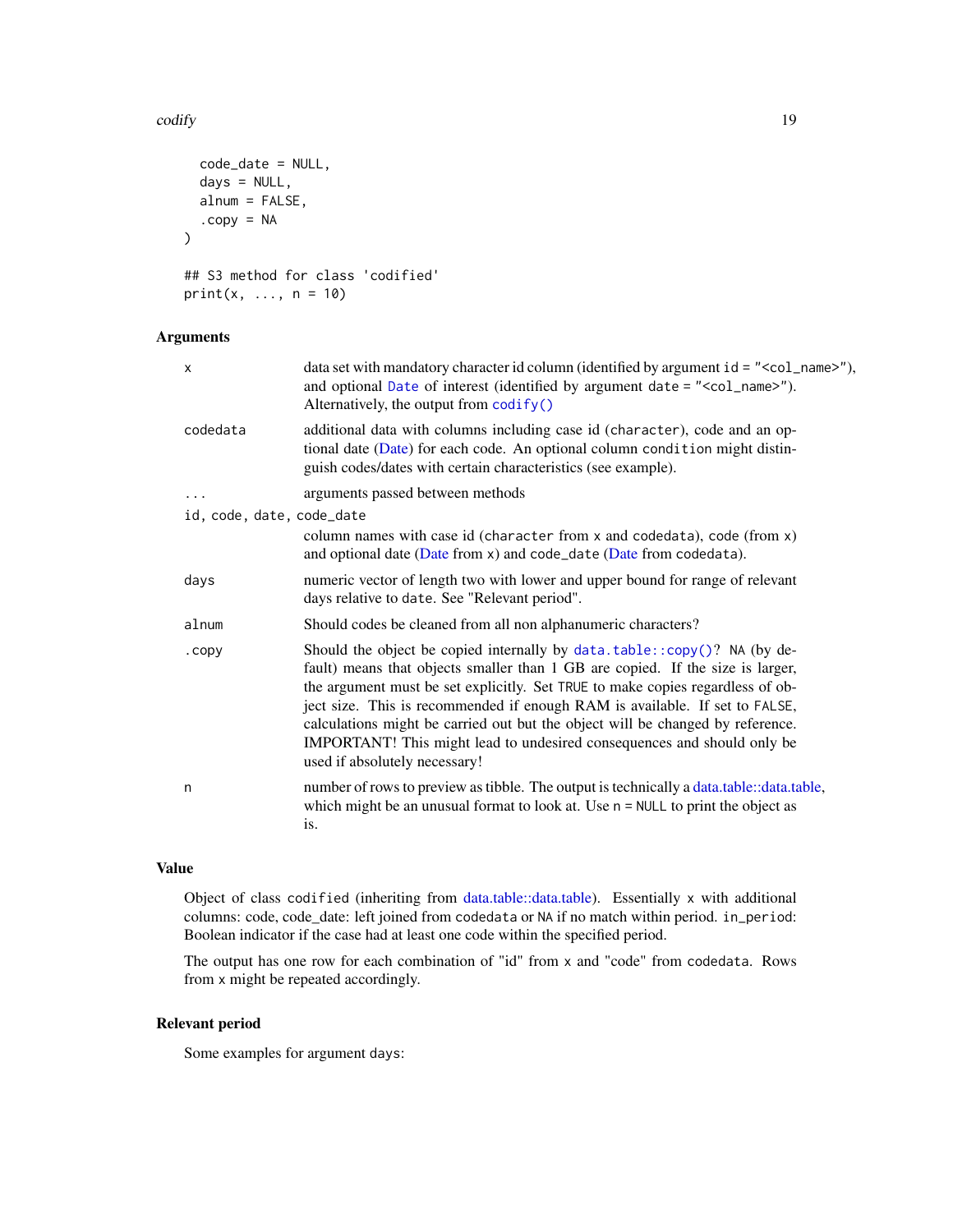- <span id="page-19-0"></span>• c(-365,-1): window of one year prior to the date column of x. Useful for patient comorbidity.
- c(1,30): window of 30 days after date. Useful for adverse events after a surgical procedure.
- c(-Inf,Inf): no limitation on non-missing dates.
- NULL: no time limitation at all.

## See Also

```
Other verbs: categorize(), classify(), index_fun
```

```
# Codify all patients from `ex_people` with their ICD-10 codes from `ex_icd10`
x \le -\text{codify}(ex\_people, ex\_icd10, id = "name", code = "icd10")x
# Only consider codes if recorded at hospital admissions within one year prior
# to surgery
codify(
 ex_people,
 ex_icd10,
 id = "name".
 code = "icd10".date = "surgery"
 code_date = "admission",
 days = c(-365, 0) # admission during one year before surgery
\lambda# Only consider codes if recorded after surgery
codify(
 ex_people,
 ex_icd10,
 id = "name",code = "icd10",date = "surgery",code_date = "admission",
 days = c(1, Inf) # admission any time after surgery
)
# Dirty code data ---------------------------------------------------------
# Assume that codes contain unwanted "dirty" characters
# Those could for example be a dot used by ICD-10 (i.e. X12.3 instead of X123)
dirt <- c(strsplit(c("!#%&/()=?`,.-_"), split = ""), recursive = TRUE)
rdirt <- function(x) sample(x, nrow(ex_icd10), replace = TRUE)
sub <- function(i) substr(ex_icd10$icd10, i, i)
ex_icd10$icd10 <-
 paste0(
   rdirt(dirt), sub(1),
   rdirt(dirt), sub(2),
```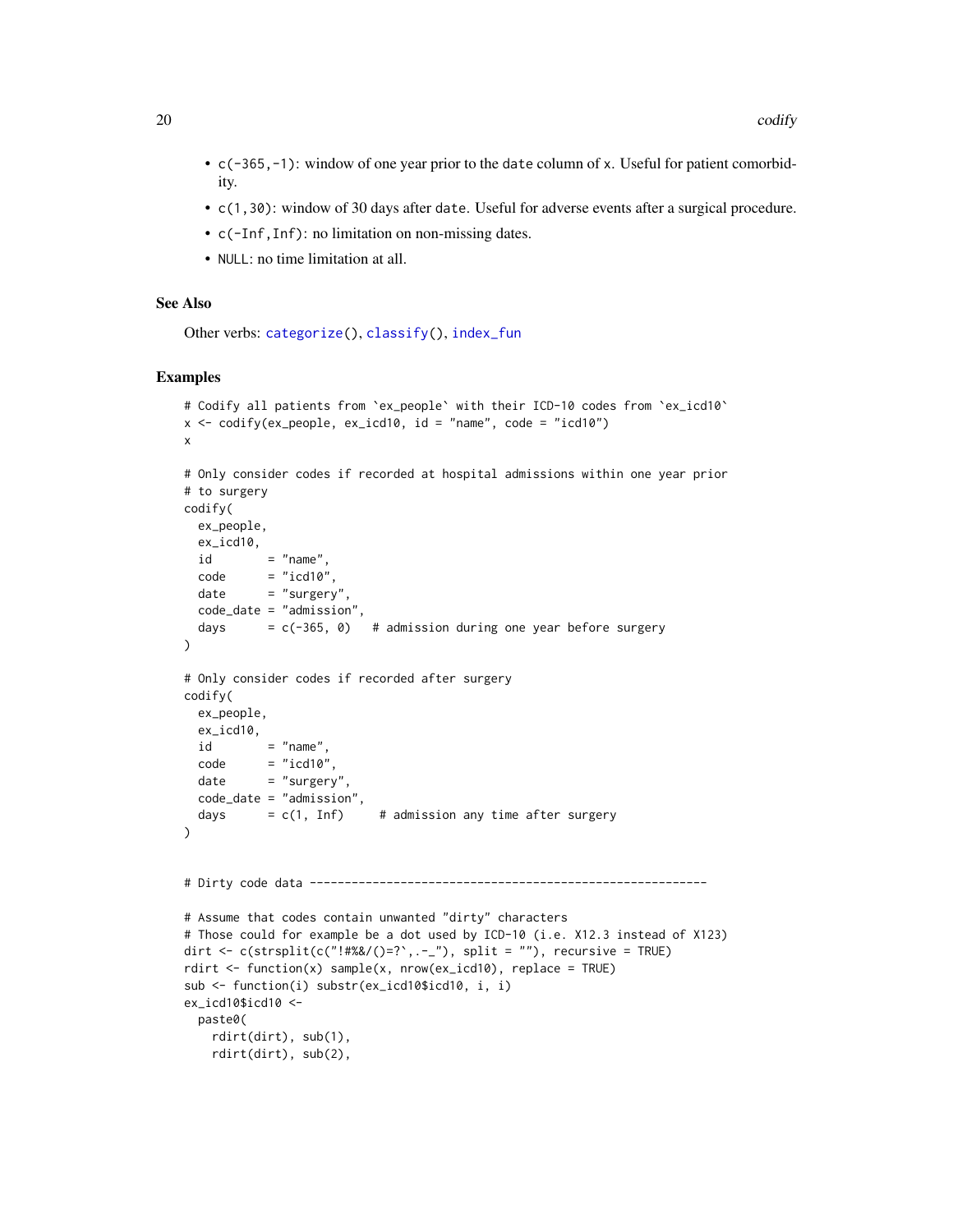```
rdirt(dirt), sub(3),
    rdirt(dirt), sub(4),
    rdirt(dirt), sub(5)
  \lambdahead(ex_icd10)
# Use `alnum = TRUE` to ignore non alphanumeric characters
codify(ex_people, ex_icd10, id = "name", code = "icd10", alnum = TRUE)
# Big data ----------------------------------------------------------------
# If `data` or `codedata` are large compared to available
# Random Access Memory (RAM) it might not be possible to make internal copies
# of those objects. Setting `.copy = FALSE` might help to overcome such problems
# If no copies are made internally, however, the input objects (if data tables)
# would change in the global environment
x2 <- data.table::as.data.table(ex_icd10)
head(x2) # Look at the "icd10" column (with dirty data)
# Use `alnum = TRUE` combined with `.copy = FALSE`
codify(ex_people, x2, id = "name", code = "icd10", alnum = TRUE, .copy = FALSE)
# Even though no explicit assignment was specified
# (neither for the output of codify(), nor to explicitly alter `x2`,
# the `x2` object has changed (look at the "icd10" column!):
head(x2)
# Hence, the `.copy` argument should only be used if necessary
# and if so, with caution!
# print.codify() ----------------------------------------------------------
x # Preview first 10 rows as a tibble
print(x, n = 20) # Preview first 20 rows as a tibble
print(x, n = NULL) # Print as data.table (ignoring the 'classified' class)
```
<span id="page-20-1"></span>cps *Classcodes for the comorbidity-polypharmacy score (CPS) based on ICD-10 codes*

# Description

Classcodes for the comorbidity-polypharmacy score (CPS) based on ICD-10 codes

#### Usage

cps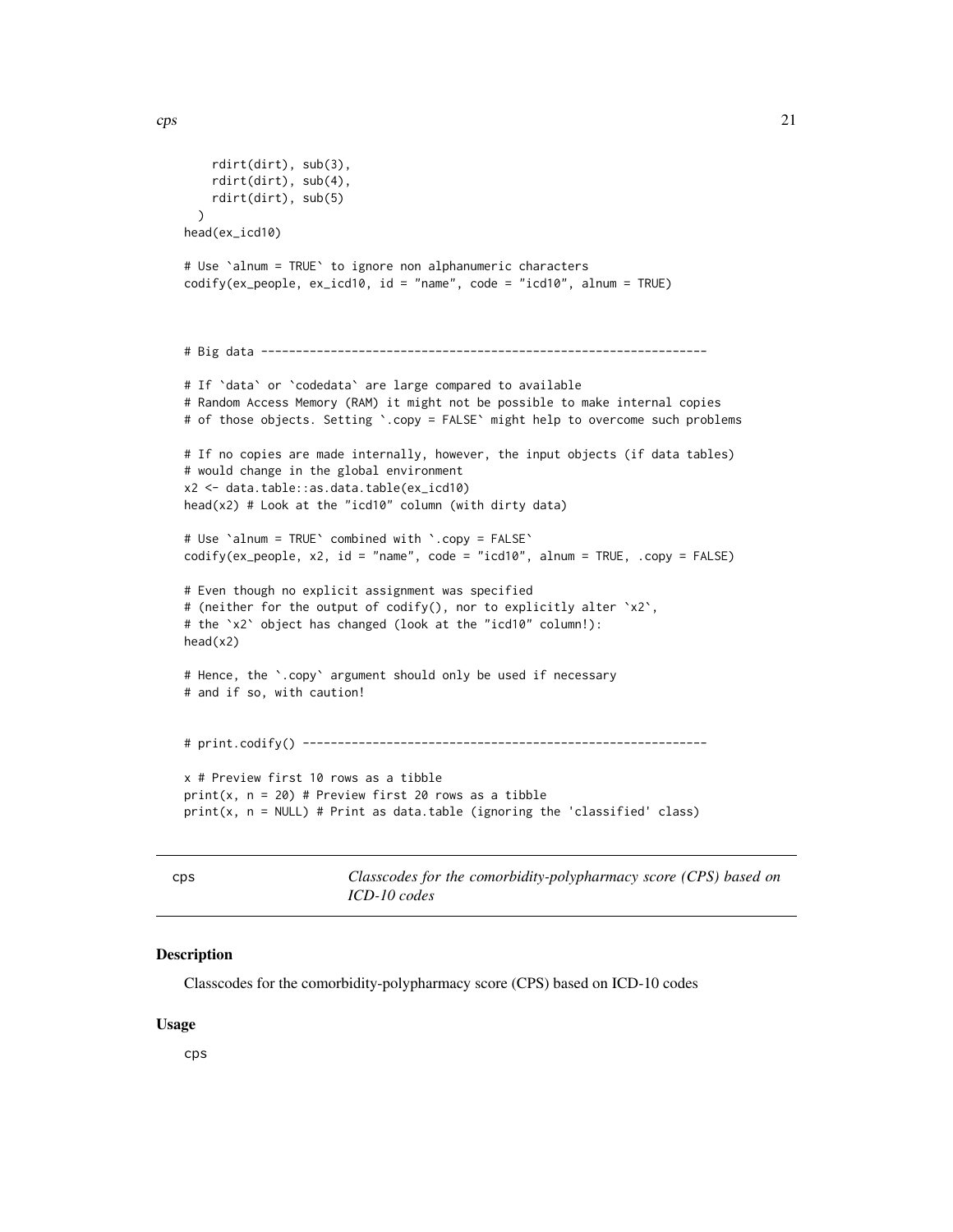#### <span id="page-21-0"></span>Format

A data frame with 2 rows and 2 variables:

group comorbidity groups, either "ordinary" for most ICD-10-codes or "special" for codes beginning with "UA", "UB" and "UP"

icd10 regular expressions identifying ICD-10 codes of each group

only\_ordinary index weights, 1 for ordinary and 0 for special

#### References

Stawicki, Stanislaw P., et al. "Comorbidity polypharmacy score and its clinical utility: A pragmatic practitioner's perspective." Journal of emergencies, trauma, and shock 8.4 (2015): 224. [https:](https://www.ncbi.nlm.nih.gov/pmc/articles/PMC4626940/) [//www.ncbi.nlm.nih.gov/pmc/articles/PMC4626940/](https://www.ncbi.nlm.nih.gov/pmc/articles/PMC4626940/)

#### See Also

Other default classcodes: [ae](#page-1-1), [charlson](#page-9-1), [elixhauser](#page-21-1), [hip\\_ae\\_hailer](#page-24-1), [rxriskv](#page-28-1)

<span id="page-21-1"></span>elixhauser *Classcodes for Elixhauser based on ICD-codes*

#### Description

Solid tumors are subordinate to metastatic cancer. A patient with both conditions will still be classified as such but a possible (weighted) index value will only account for metastatic cancer. The same is true for "diabetes uncomplicated", which is subordinate of "diabetes complicated". See Elixhauser et al. (1998).

#### Usage

elixhauser

#### Format

A data frame with 31 rows and 8 variables:

**group** comorbidity groups

- icd10 regular expressions identifying ICD-10 codes of each group. Corresponds to column 'ICD-10' in table 2 of Quan et al. (2005).
- icd10\_short regular expressions identifying only the first three characters of ICD-10 codes of each group. This alternative version was added only to use in emergency when only the first three digits are available. It is not an official version and we do not recommend to use it!
- icd9cm Corresponds to column 'Elixhauser's Original ICD-9-CM' in table 2 of Quan et al. (2005).
- icd9cm\_ahrqweb Corresponds to column 'Elixhauser AHRQ-Web ICD-9-CM' in table 2 of Quan et al. (2005).
- icd9cm\_enhanced Corresponds to column 'Enhanced ICD-9-CM' in table 2 of Quan et al. (2005).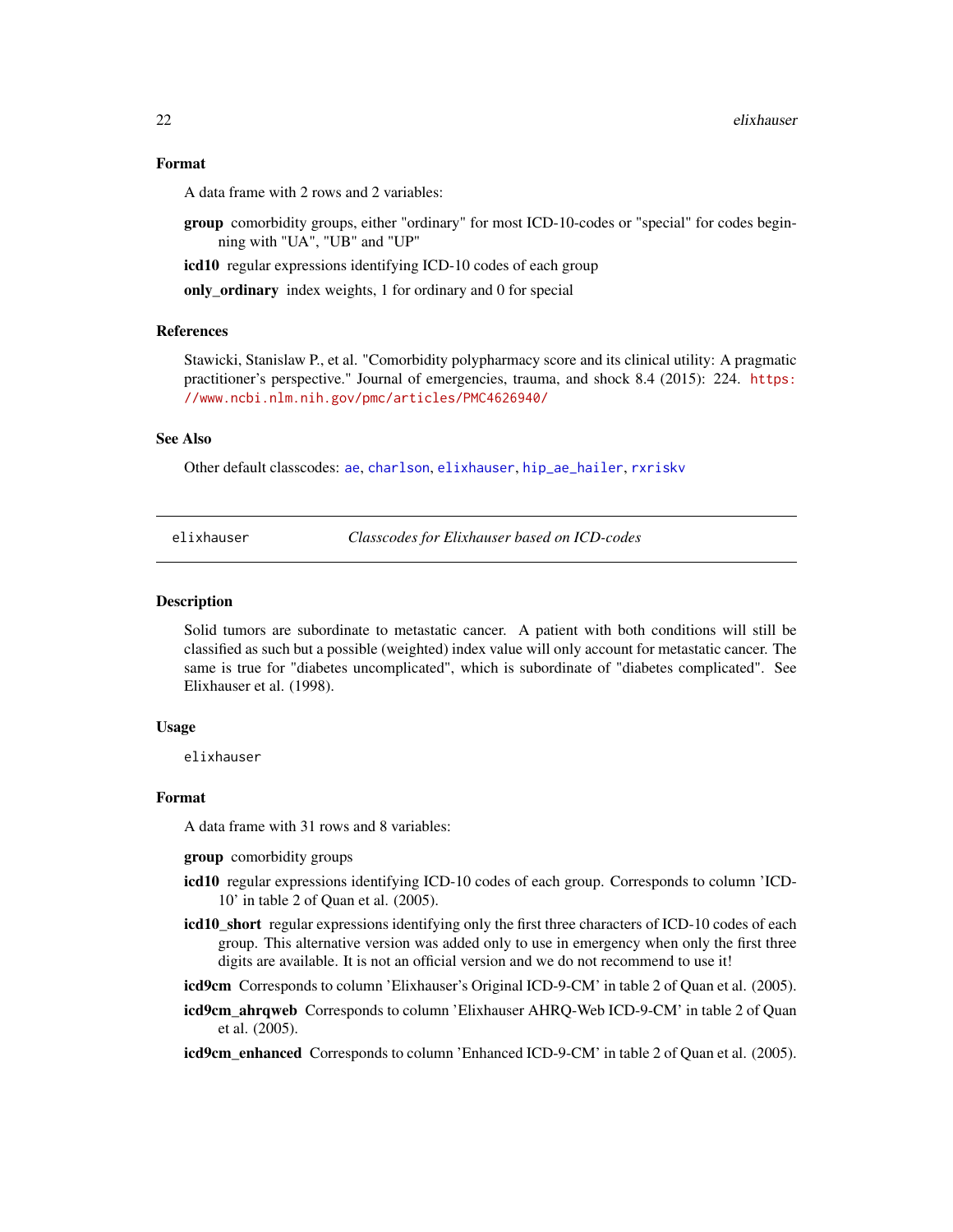<span id="page-22-0"></span>sum\_all all weights  $= 1$  (thus no weights)

sum\_all\_ahrq as sum\_all excluding "cardiac arrhythmia. Compare to icd9cm\_ahrqweb which does not consider this condition.

walraven weights suggested by Walraven et al. (2009)

- sid29 weights suggested by Thompson et al. (2015) based on all conditions except cardiac arrhythmia
- sid30 weights suggested by Thompson et al. (2015) based on all conditions

ahrq\_mort weights for in-hospital mortality suggested by Moore et al. (2017)

ahrq\_readm weights for readmissions suggested by Moore et al. (2017)

#### Details

Note that "DRG screen" as proposed in table 1 of Elixhauser et al. (1998) is not handled by the coder package. This should instead be considered as an additional pre- or post-processing step!

#### References

Elixhauser A, Steiner C, Harris DR, Coffey RM (1998). Comorbidity Measures for Use with Administrative Data. Med Care. 1998;36(1):8–27.

Moore, B. J., White, S., Washington, R., Coenen, N., & Elixhauser, A. (2017). Identifying Increased Risk of Readmission and In-hospital Mortality Using Hospital Administrative Data. Medical Care, 55(7), 698–705. doi: [10.1097/MLR.0000000000000735](https://doi.org/10.1097/MLR.0000000000000735)

Quan Hude et al. (2005). Coding algorithms for defining comorbidities in ICD-9-CM and ICD-10 administrative data. Medical care, 1130-1139. <https://www.jstor.org/stable/3768193>

Thompson, N. R., Fan, Y., Dalton, J. E., Jehi, L., Rosenbaum, B. P., Vadera, S., & Griffith, S. D. (2015). A new Elixhauser-based comorbidity summary measure to predict in-hospital mortality. Med Care, 53(4), 374–379. doi: [10.1097/MLR.0000000000000326](https://doi.org/10.1097/MLR.0000000000000326)

Walraven, C. Van, Austin, P. C., Jennings, A., Quan, H., Alan, J., Walraven, C. Van, . . . Jennings, A. (2009). A Modification of the Elixhauser Comorbidity Measures Into a Point System for Hospital Death Using Administrative Data. Medical Care, 47(6), 626–633.

#### See Also

Other default classcodes: [ae](#page-1-1), [charlson](#page-9-1), [cps](#page-20-1), [hip\\_ae\\_hailer](#page-24-1), [rxriskv](#page-28-1)

<span id="page-22-1"></span>ex\_atc *Example data for random ATC codes*

#### **Description**

Example data for fictive people to use for testing and in examples.

#### Usage

ex\_atc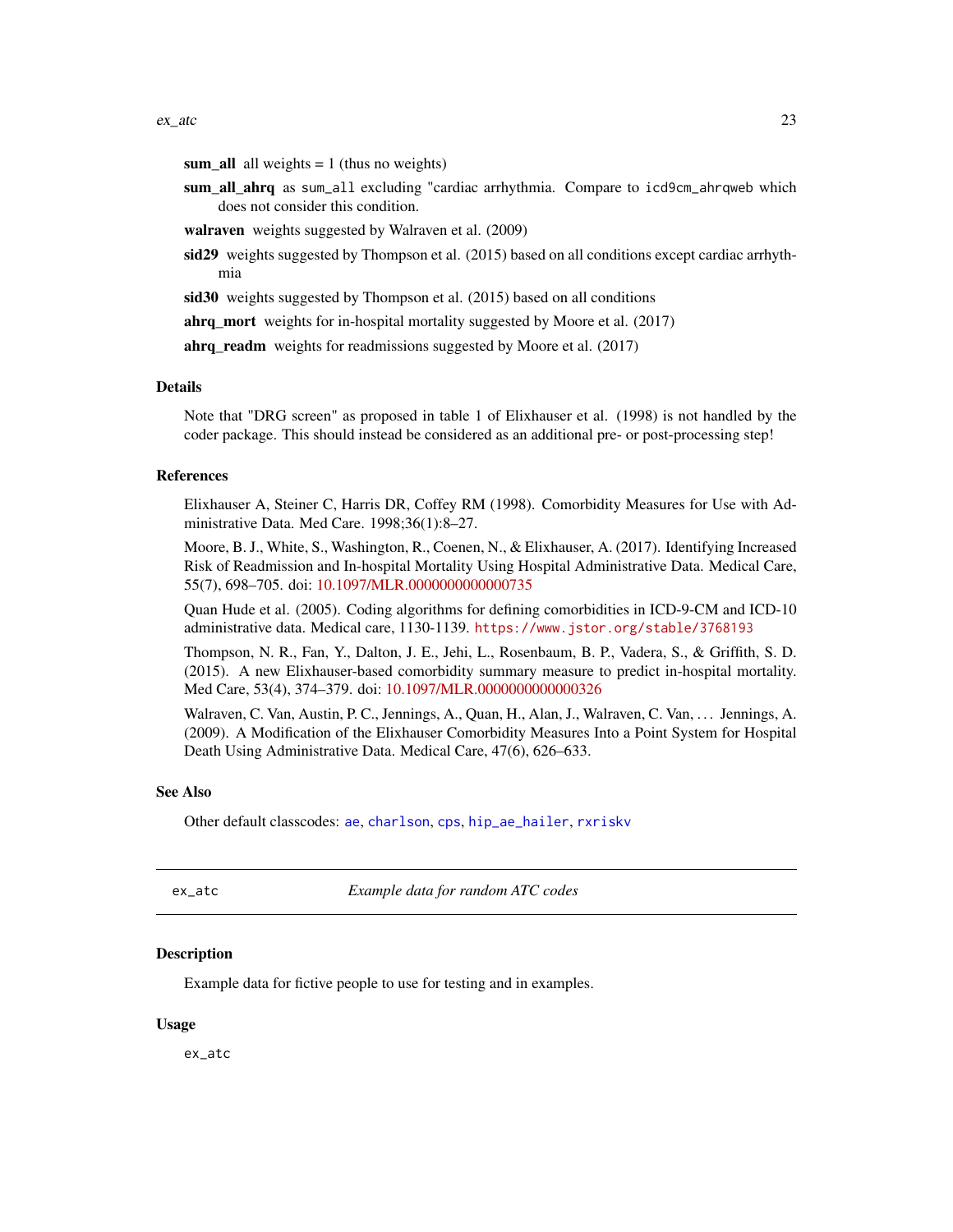#### <span id="page-23-0"></span>Format

Data frames with 100 rows and 2 variables:

name random person names

atc Random codes from the Anatomic Therapeutic Chemical classification (ATC) system.

prescription random dates of prescription of medications with corresponding ATC codes

# See Also

Other example data: [ex\\_icd10](#page-23-1), [ex\\_people](#page-24-2)

<span id="page-23-1"></span>ex\_icd10 *Example data for random codes assigned to random people*

# Description

Example data for fictive ICD-10-diagnoses to use for testing and in examples.

#### Usage

ex\_icd10

# Format

Data frames with 1,000 rows and 4 variables:

id Random names corresponding to column name in dataset ex\_people

date random dates corresponding to registered (comorbidity) codes

- code ICD-10 codes from the uranium\_pathology dataset in the icd.data package by Jack Wasey originating from the United States Transuranium and Uranium Registries, published in the public domain.
- hdia boolean marker if corresponding code is the main diagnose of the hospital visit (randomly assigned to 10 percent of the codes)

#### Source

https://github.com/jackwasey/icd.data https://ustur.wsu.edu/about-us/

#### See Also

Other example data: [ex\\_atc](#page-22-1), [ex\\_people](#page-24-2)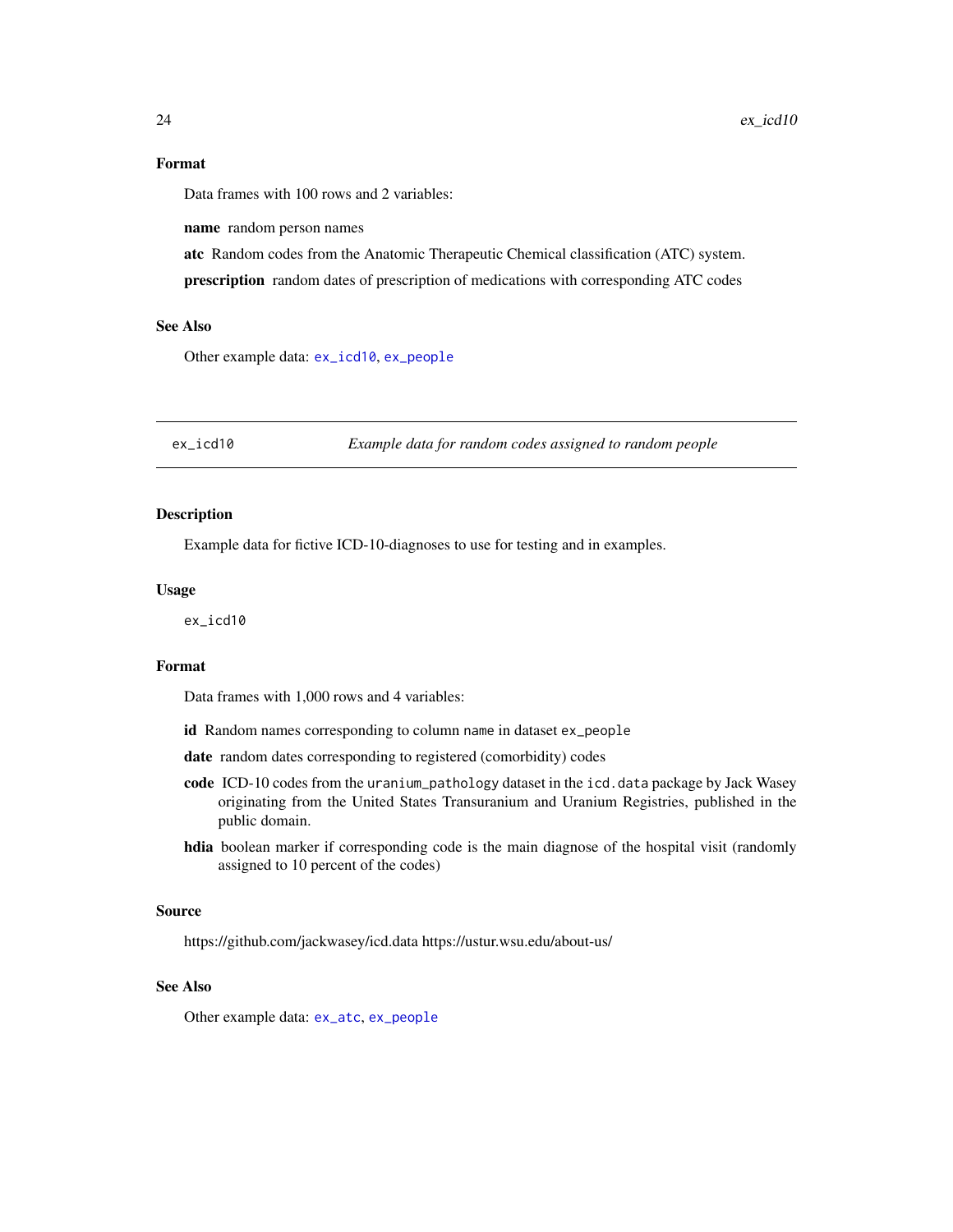<span id="page-24-2"></span><span id="page-24-0"></span>

# Description

Example data for fictive people to use for testing and in examples.

#### Usage

ex\_people

# Format

Data frames with 100 rows and 2 variables:

name random person names

surgery random dates for a relevant event

# See Also

Other example data: [ex\\_atc](#page-22-1), [ex\\_icd10](#page-23-1)

<span id="page-24-1"></span>hip\_ae\_hailer *Classcodes for infection and dislocation after hip arthroplasty*

# Description

Classcodes for infection and dislocation after hip arthroplasty

# Usage

hip\_ae\_hailer

# Format

Data frame with 3 columns:

group Infection or dislocation

icd10 regular expressions based on ICD-10

kva regular expressions based on NOMESCO/KVA codes

# See Also

# ae

Other default classcodes: [ae](#page-1-1), [charlson](#page-9-1), [cps](#page-20-1), [elixhauser](#page-21-1), [rxriskv](#page-28-1)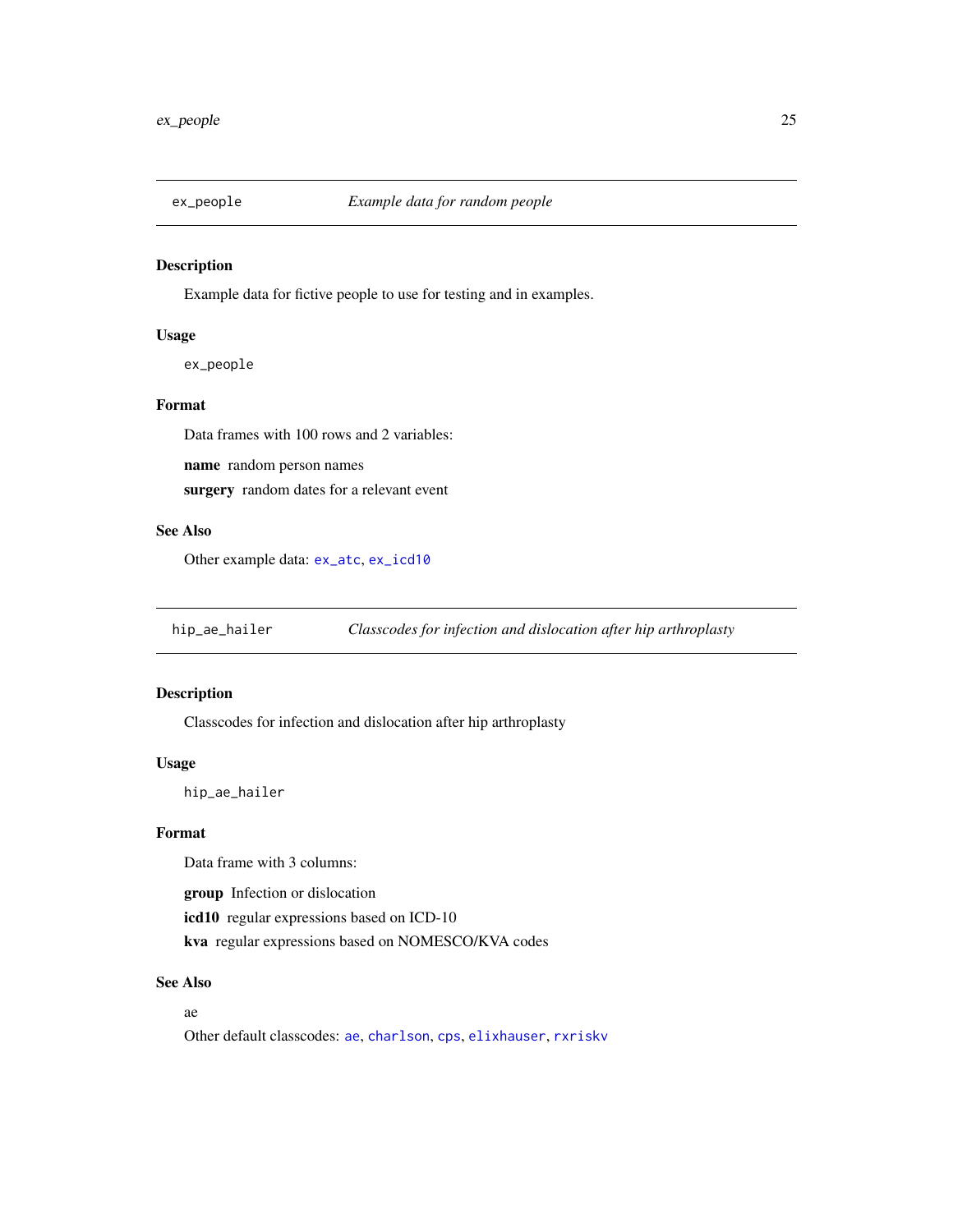<span id="page-25-2"></span><span id="page-25-0"></span>

#### <span id="page-25-1"></span>Description

This is the third step of  $\text{codify}()$  %>% classify() %>% index(). The function takes classified case data and calculates (weighted) index sums as specified by weights from a classcodes object.

# Usage

```
index(classified, ...)
## S3 method for class 'data.frame'
index(classified, ...)
## S3 method for class 'matrix'
index(classified, index = NULL, cc = NULL, ...)
```
#### Arguments

| classified | output from $\text{classify}()$                                                                                                                               |
|------------|---------------------------------------------------------------------------------------------------------------------------------------------------------------|
| $\cdots$   | used internally                                                                                                                                               |
| index      | name of column with 'weights' from corresponding classcodes object. Can be<br>NULL if the index is just a unweighted count of all identified groups.          |
| CC         | classcodes object. Can be NULL if a classcodes object is already available as<br>an attribute of classified (which is often the case) and/or if index = NULL. |

#### Details

Index weights for subordinate hierarchical classes (as identified by attr(cc,"hierarchy")) are excluded in presence of superior classes if index specified with argument index.

# Value

Named numeric index vector with names corresponding to rownames(classified)

#### See Also

Other verbs: [categorize\(](#page-5-1)), [classify\(](#page-13-1)), [codify\(](#page-17-1))

# Examples

```
# Prepare some codified data with ICD-10 codes during 1 year (365 days)
# before surgery
```
 $x < -$ 

codify(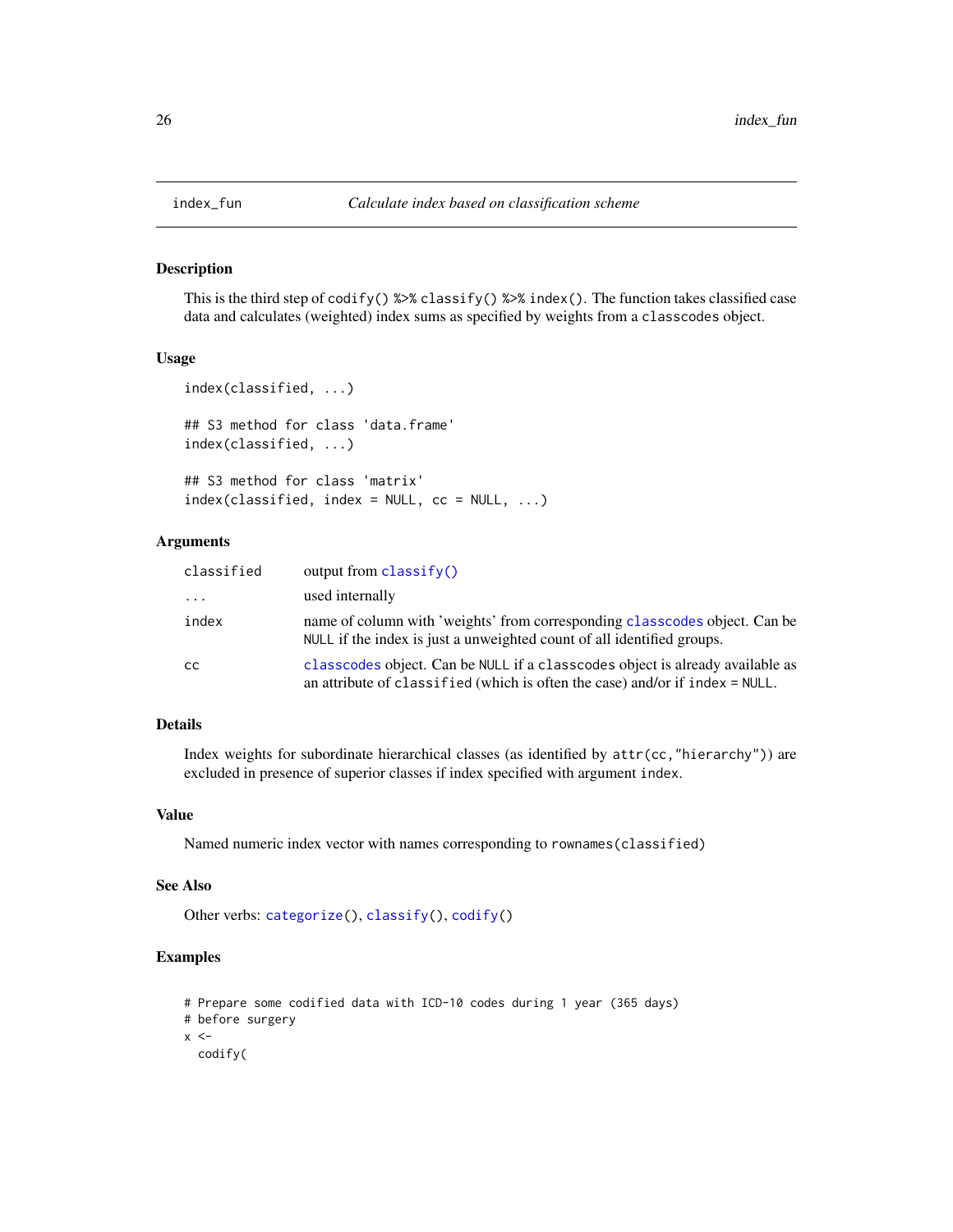```
ex_people,
   ex_icd10,
   id = "name",code = "icd10",date = "surgery",days = c(-365, 0),
   code_date = "admission"
 )
# Classify those patients by the Charlson comorbidity indices
cl <- classify(x, "charlson")
# Calculate (weighted) index values
head(index(cl)) # Un-weighted sum/no of conditions for each patient
head(index(cl, "quan_original")) # Weighted index (Quan et al. 2005; see `?charlson`)
head(index(cl, "quan_updated")) # Weighted index (Quan et al. 2011; see `?charlson`)
# Tabulate index for all patients.
# As expected, most patients are healthy and have index = 0/NA,
# where NA indicates no recorded hospital visits
# found in `ex_icd10` during codification.
# In practice, those patients might be assumed to have 0 comorbidity as well.
table(index(cl, "quan_original"), useNA = "always")
# If 'cl' is a matrix without additional attributes (as imposed by 'codify()')
# an explicit classcodes object must be specified by the `cc` argument
cl2 <- as.matrix(cl)
head(index(cl2, cc = "charlson"))
```
<span id="page-26-1"></span>print.classcodes *Print classcodes object*

## Description

Print classcodes object

#### Usage

## S3 method for class 'classcodes'  $print(x, n = NULL, ...)$ 

#### Arguments

| x        | object of type classcodes                       |
|----------|-------------------------------------------------|
| n        | number of rows to preview ( $n = 0$ is allowed) |
| $\cdots$ | arguments passed to print method for tibble     |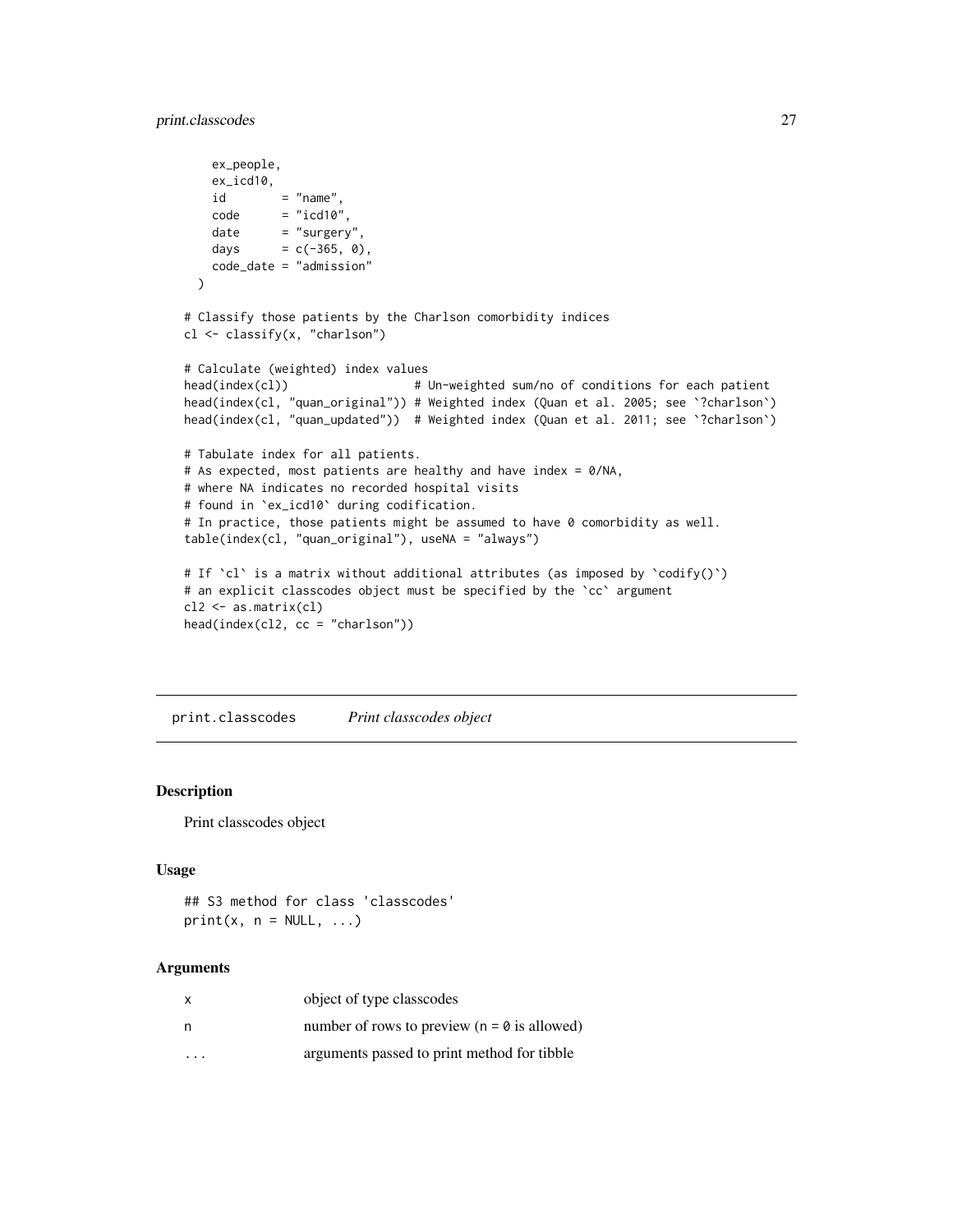# See Also

```
Other classcodes: all_classcodes(), as.data.frame.classified(), classcodes, codebook(),
print.classified(), set_classcodes(), summary.classcodes(), visualize.classcodes()
```
#### Examples

```
# Default printing
elixhauser
# Print attributes data but no data preview
print(elixhauser, n = 0)
# Print all rows
print(elixhauser, n = 31)
```
<span id="page-27-1"></span>print.classified *Printing classified data*

#### Description

Preview first n rows as tibble

#### Usage

```
## S3 method for class 'classified'
print(x, \ldots)
```
#### Arguments

x output from [classify\(\)](#page-13-1) ... additional arguments passed to printing method for a tibble. n is the number of rows to preview. Set n = NULL to disable the tibble preview and print the object as is (a matrix).

# See Also

```
Other classcodes: all_classcodes(), as.data.frame.classified(), classcodes, codebook(),
print.classcodes(), set_classcodes(), summary.classcodes(), visualize.classcodes()
```

```
# Preview all output
classify(c("C80", "I20", "unvalid_code"), "elixhauser")
# Preview only the first row
print(classify(c("C80", "I20", "unvalid_code"), "elixhauser"), n = 1)
# Print object as is (matrix)
print(classify(c("C80", "I20", "unvalid_code"), "elixhauser"), n = NULL)
```
<span id="page-27-0"></span>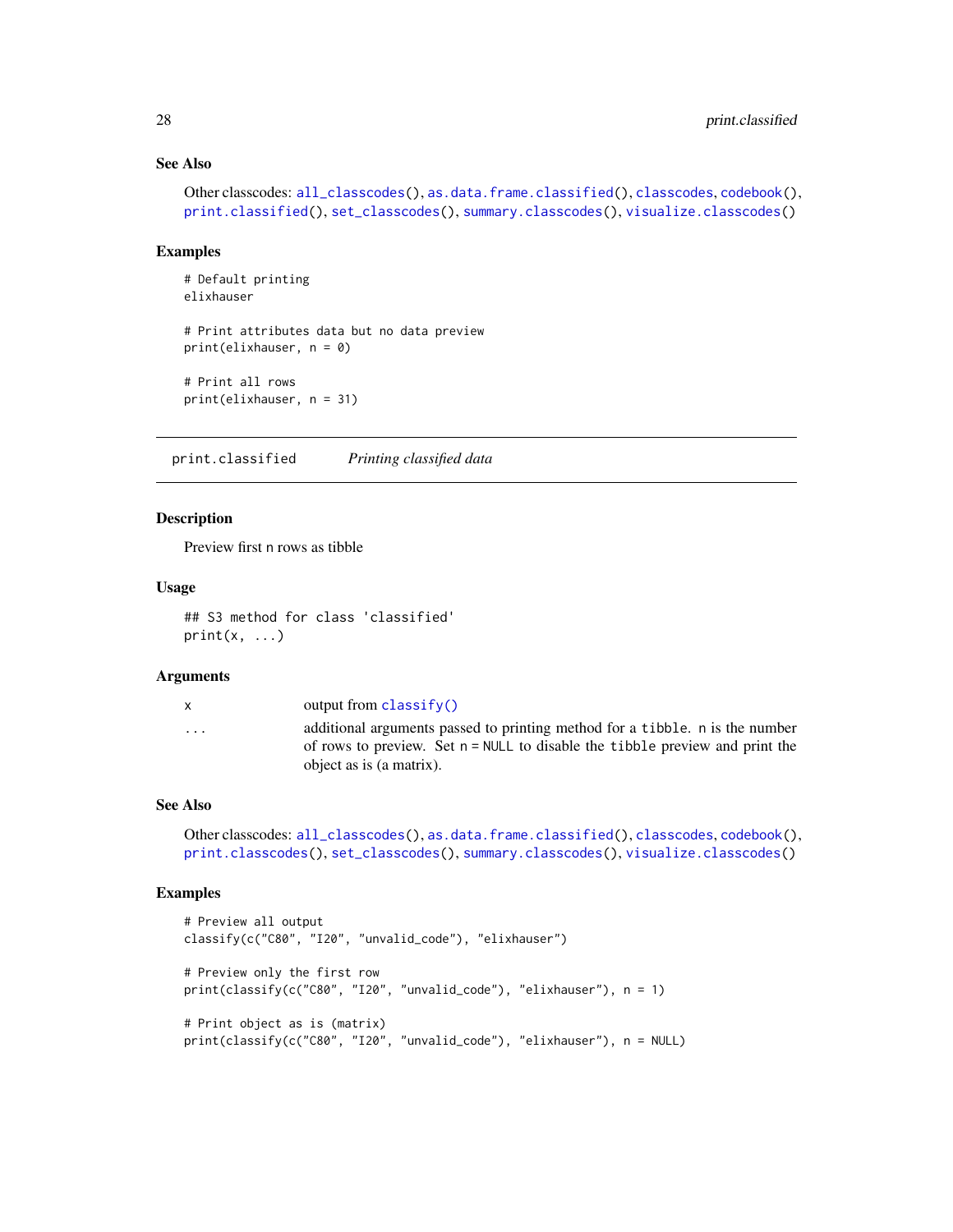<span id="page-28-1"></span><span id="page-28-0"></span>

#### Description

Note that desired implementation might differ over time and by country.

#### Usage

rxriskv

# Format

Data frames with 46 rows and 6 variables:

group medical condition

pratt ATC codes from table 1 in Pratt et al. 2018 (ignoring PBS item codes and extra conditions).

garland Modified version by Anne Garland to resemble medical use in Sweden 2016 (Unpublished).

caughey From appendix 1 in Caughey et al. 2010

pratt Mortality weights from table 1 in Pratt et al. 2018

sum\_all Unweighted count of all conditions.

# References

Caughey GE, Roughead EE, Vitry AI, McDermott RA, Shakib S, Gilbert AL. Comorbidity in the elderly with diabetes: Identification of areas of potential treatment conflicts. Diabetes Res Clin Pract 2010;87:385–93. doi: [10.1016/j.diabres.2009.10.019.](https://doi.org/10.1016/j.diabres.2009.10.019)

Pratt NL, Kerr M, Barratt JD, Kemp-Casey A, Kalisch Ellett LM, Ramsay E, et al. The validity of the Rx-Risk Comorbidity Index using medicines mapped to the Anatomical Therapeutic Chemical (ATC) Classification System. BMJ Open 2018;8.

# See Also

Other default classcodes: [ae](#page-1-1), [charlson](#page-9-1), [cps](#page-20-1), [elixhauser](#page-21-1), [hip\\_ae\\_hailer](#page-24-1)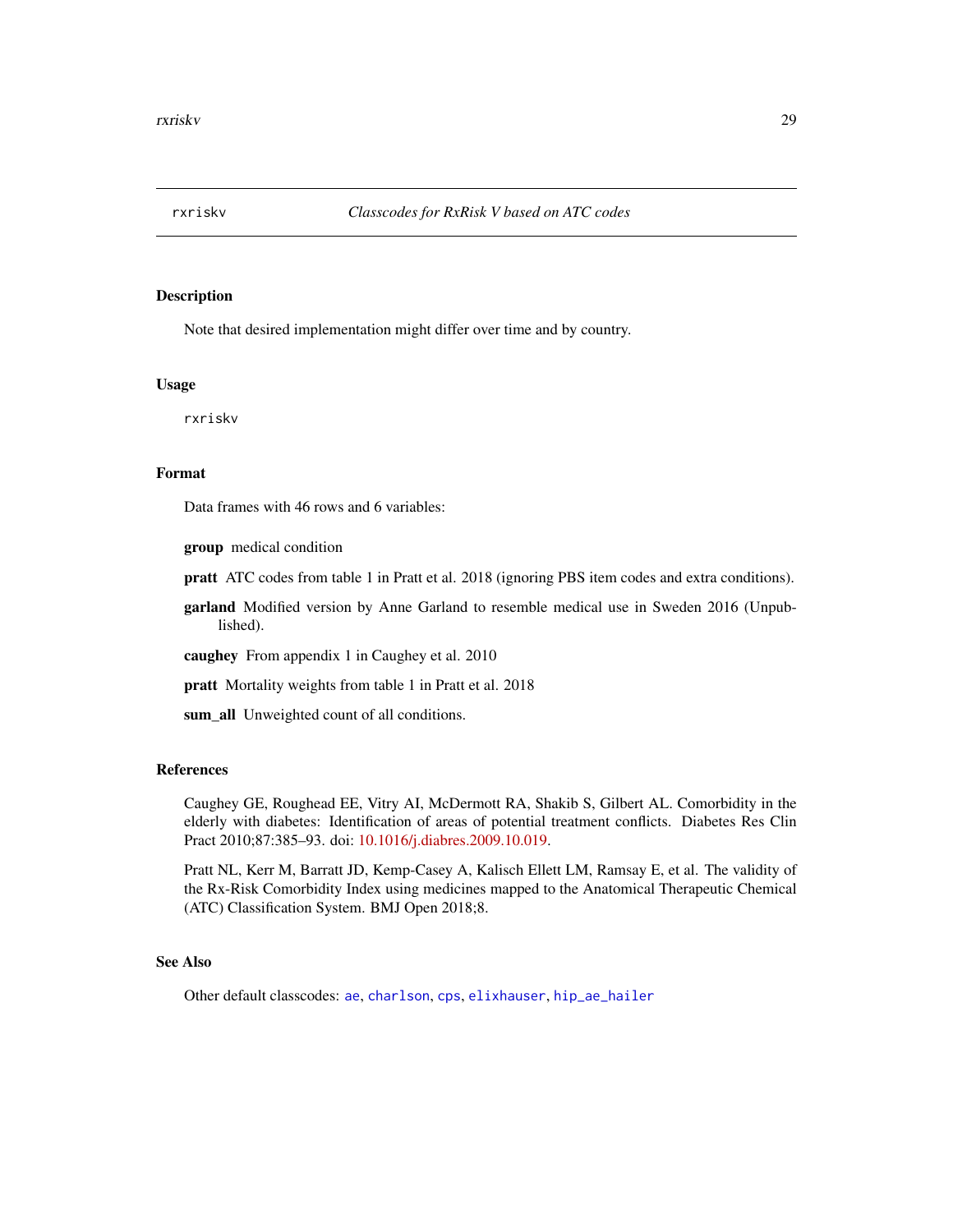<span id="page-29-1"></span><span id="page-29-0"></span>set\_classcodes *Set classcodes object*

# Description

Prepare a classcodesobject by specifying the regular expressions to use for classification.

#### Usage

```
set_classcodes(
 cc,
 classified = NULL,
 regex = NULL,
 start = TRUE,stop = FALSE,tech_names = NULL
)
```
#### Arguments

| <b>CC</b>   | classcodes object (or name of a default object from all_classcodes()).                                                                                                                                                                                                                                                                                                             |
|-------------|------------------------------------------------------------------------------------------------------------------------------------------------------------------------------------------------------------------------------------------------------------------------------------------------------------------------------------------------------------------------------------|
| classified  | object that classcodes could be inherited from                                                                                                                                                                                                                                                                                                                                     |
| regex       | name of column with regular expressions to use for classification. NULL (default)<br>uses $attr(obj, "regexpr")[1].$                                                                                                                                                                                                                                                               |
| start, stop | should codes start/end with the specified regular expressions? If TRUE, column<br>"regex" is prefixed/suffixed by $\frac{1}{s}$ .                                                                                                                                                                                                                                                  |
| tech_names  | should technical column names be used? If FALSE, colnames are taken directly<br>from group names of cc, if TRUE, these are changed to more technical names<br>avoiding special characters and are prefixed by the name of the classification<br>scheme. NULL (by default) preserves previous names if cc is inherited from<br>classified (fall backs to FALSE if not already set). |

#### Value

[classcodes](#page-10-1) object.

#### See Also

Other classcodes: [all\\_classcodes\(](#page-3-2)), [as.data.frame.classified\(](#page-3-1)), [classcodes](#page-10-1), [codebook\(](#page-15-1)), [print.classcodes\(](#page-26-1)), [print.classified\(](#page-27-1)), [summary.classcodes\(](#page-30-1)), [visualize.classcodes\(](#page-31-1))

```
# Prepare a classcodes object for the Charlson comorbidity classification
# based on the default regular expressions
set_classcodes(charlson) # by object
set_classcodes("charlson") # by name
```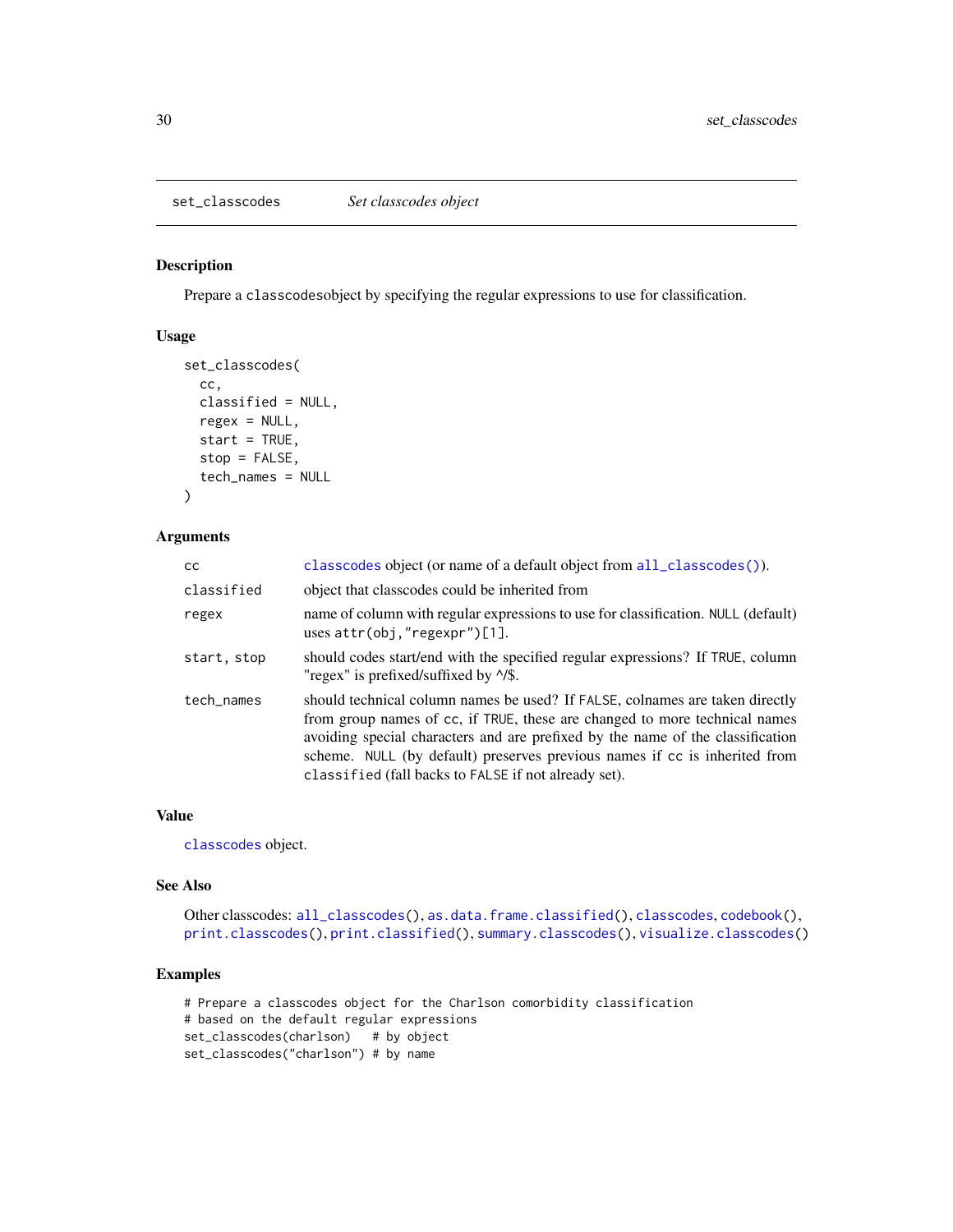```
# Same as above but based on regular expressions for ICD-8 (see `?charlson`)
set_classcodes(charlson, regex = "icd8_brusselaers")
# Only recognize codes if no other characters are found after the relevant codes
# Hence if the code vector stops with the code
set_classcodes(charlson, stop = TRUE)
# Accept code vectors with strings which do not necessarily start with the code.
# This is useful if the code might appear in the middle of a longer character
# string or if a common prefix is used for all codes.
set_classcodes(charlson, start = FALSE)
# Use technical names to clearly describe the origin of each group.
# Note that the `cc` argument must be specified by a character string
# since this name is used as part of the column names
x <- set_classcodes("charlson", tech_names = TRUE)
x$group
```
<span id="page-30-1"></span>summary.classcodes *Summarizing a classcodes object*

#### Description

Classification schemes are formalized by regular expressions within the classcodes objects. These are computationally effective but sometimes hard to interpret. Use this function to list all codes identified for each group.

#### Usage

```
## S3 method for class 'classcodes'
summary(object, coding, ..., cc_args = list())
## S3 method for class 'summary.classcodes'
```
 $print(x, \ldots)$ 

#### Arguments

| object                  | classcodes object                                                                                                                                                                          |
|-------------------------|--------------------------------------------------------------------------------------------------------------------------------------------------------------------------------------------|
| coding                  | either a vector with codes from the original classification, or a name (character<br>vector of length one) of a keyvalue object from package "decoder" (for example<br>"icd10cm" or "atc") |
| $\cdot$ $\cdot$ $\cdot$ | • summary.classcodes(): ignored<br>• print.summary.classcodes(): arguments passed to tibble:::print.tbl()                                                                                  |
| cc_args                 | List of named arguments passed to set_classcodes()                                                                                                                                         |
| $\mathsf{x}$            | output from summary.classcodes()                                                                                                                                                           |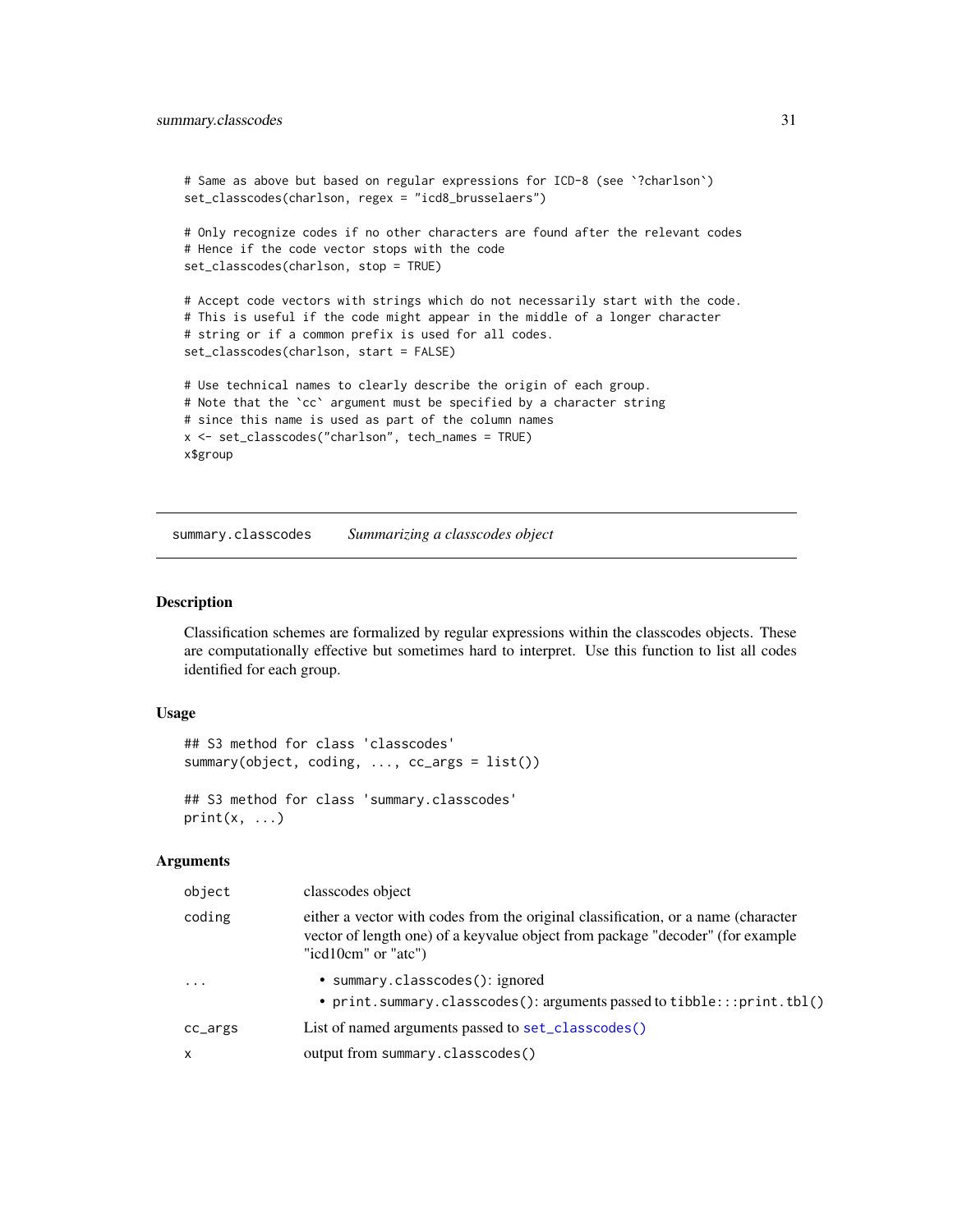#### <span id="page-31-0"></span>Value

Methods primarily called for their side effects (printing to the screen) but with additional invisible objects returned:

- summary.classcodes(): list with input arguments object and coding unchanged, as well as a data frame (summary) with columns for groups identified (group); the number of codes to be recognized for each group (n) and individual codes within each group (codes).
- print.summary.classcodes(): argument x unchanged

#### See Also

Other classcodes: [all\\_classcodes\(](#page-3-2)), [as.data.frame.classified\(](#page-3-1)), [classcodes](#page-10-1), [codebook\(](#page-15-1)), [print.classcodes\(](#page-26-1)), [print.classified\(](#page-27-1)), [set\\_classcodes\(](#page-29-1)), [visualize.classcodes\(](#page-31-1))

#### Examples

```
# summary.classcodes() ----------------------------------------------------
# Summarize all ICD-10-CM codes identified by the Elixhauser
# comorbidity classification
# See `?decoder::icd10cm` for details
summary(elixhauser, coding = "icd10cm")
# Is there a difference if instead considering the Swedish ICD-10-SE?
# See `?decoder::icd10se` for details
summary(elixhauser, coding = "icd10se")
# Which ICD-9-CM diagnostics codes are recognized by Charlson according to
# Brusselears et al. 2017 (see `?charlson`)
summary(
 charlson, coding = "icd9cmd",
 cc_args = list(regex = "icd9_brusselaers")
)
# print.summary.classcodes() ----------------------------------------------
# Print all 31 lines of the summarized Elixhauser classcodes object
print(
 summary(elixhauser, coding = "icd10cm"),
 n = 31)
```
<span id="page-31-1"></span>visualize.classcodes *Visualize classification scheme in web browser*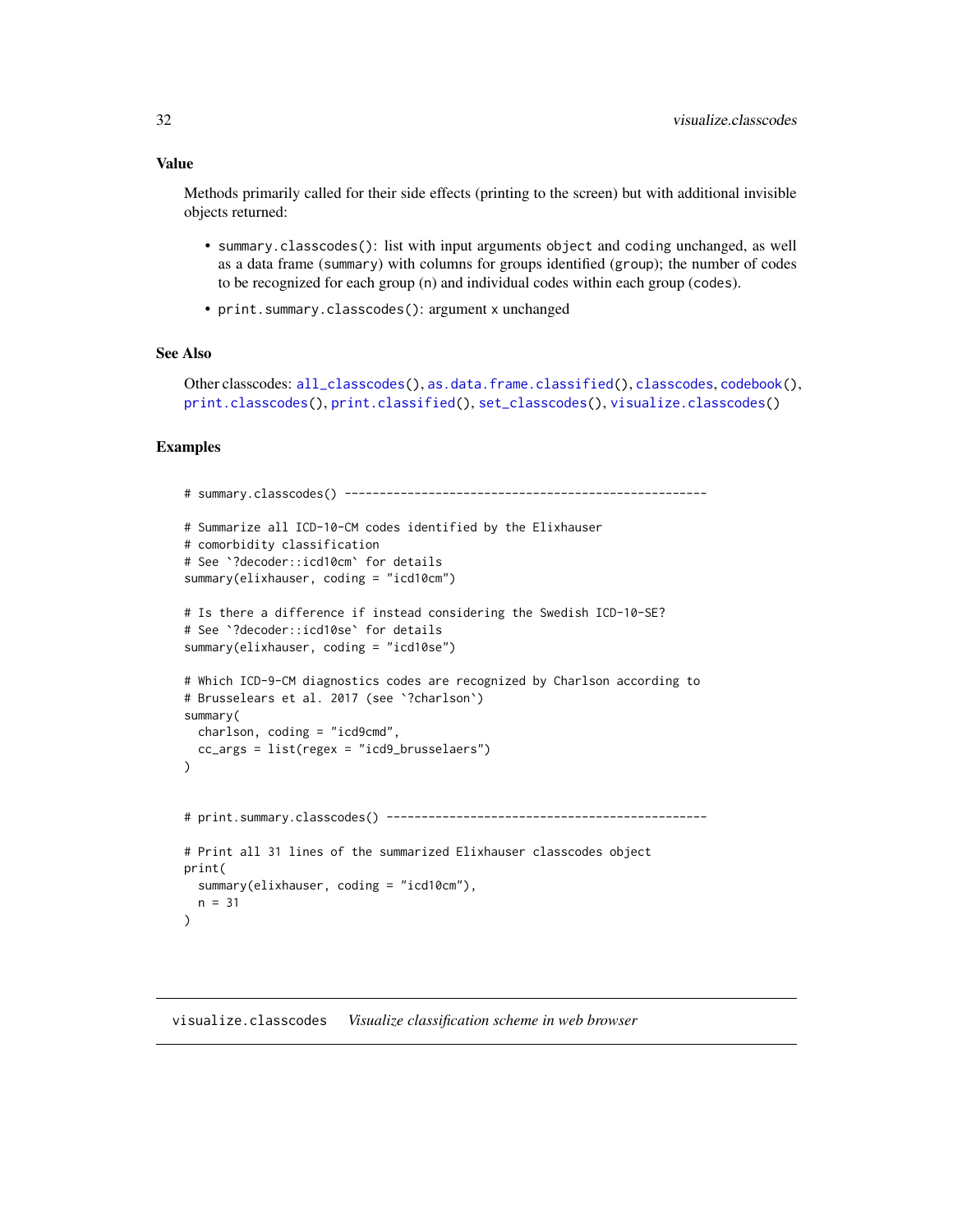#### <span id="page-32-0"></span>**Description**

Groups from a classcodes object are visualized by their regular expressions in the default web browser. The visualization does not give any details on group names, conditions or weights but might be useful both for understanding of a classification scheme in use, and during the creation and debugging of such.

#### Usage

## S3 method for class 'classcodes' visualize(x,  $group = NULL$ , show = TRUE, ...)

#### Arguments

| $\mathsf{x}$ | classcodes object or name of such object included in the package (see all_classcodes()).                                     |
|--------------|------------------------------------------------------------------------------------------------------------------------------|
| group        | names (as character vector) of groups to visualize (subset of rownames $(x)$ ). (All<br>groups if NULL.)                     |
| show         | should a visualization be shown in the default web browser. Set to FALSE to just<br>retrieve a URL for later use.            |
| $\cdot$      | Arguments passed on to set_classcodes                                                                                        |
|              | regex name of column with regular expressions to use for classification. NULL<br>$(default)$ uses $attr(obj, "regexpr")[1].$ |

#### Value

URL to website with visualization (invisible)

#### See Also

```
Other classcodes: all_classcodes(), as.data.frame.classified(), classcodes, codebook(),
print.classcodes(), print.classified(), set_classcodes(), summary.classcodes()
```

```
# The default behavior is to open a visualization in the default web browser
## Not run:
```

```
# How is depression classified according to Elixhauser?
visualize("elixhauser", "depression")
# Compare the two diabetes groups according to Charlson
visualize("charlson",
  c("diabetes without complication", "diabetes complication"))
# Is this different from the "Royal College of Surgeons classification?
# Yes, there is only one group for diabetes
visualize("charlson",
 c("diabetes without complication", "diabetes complication"),
  regex = "rcs"
```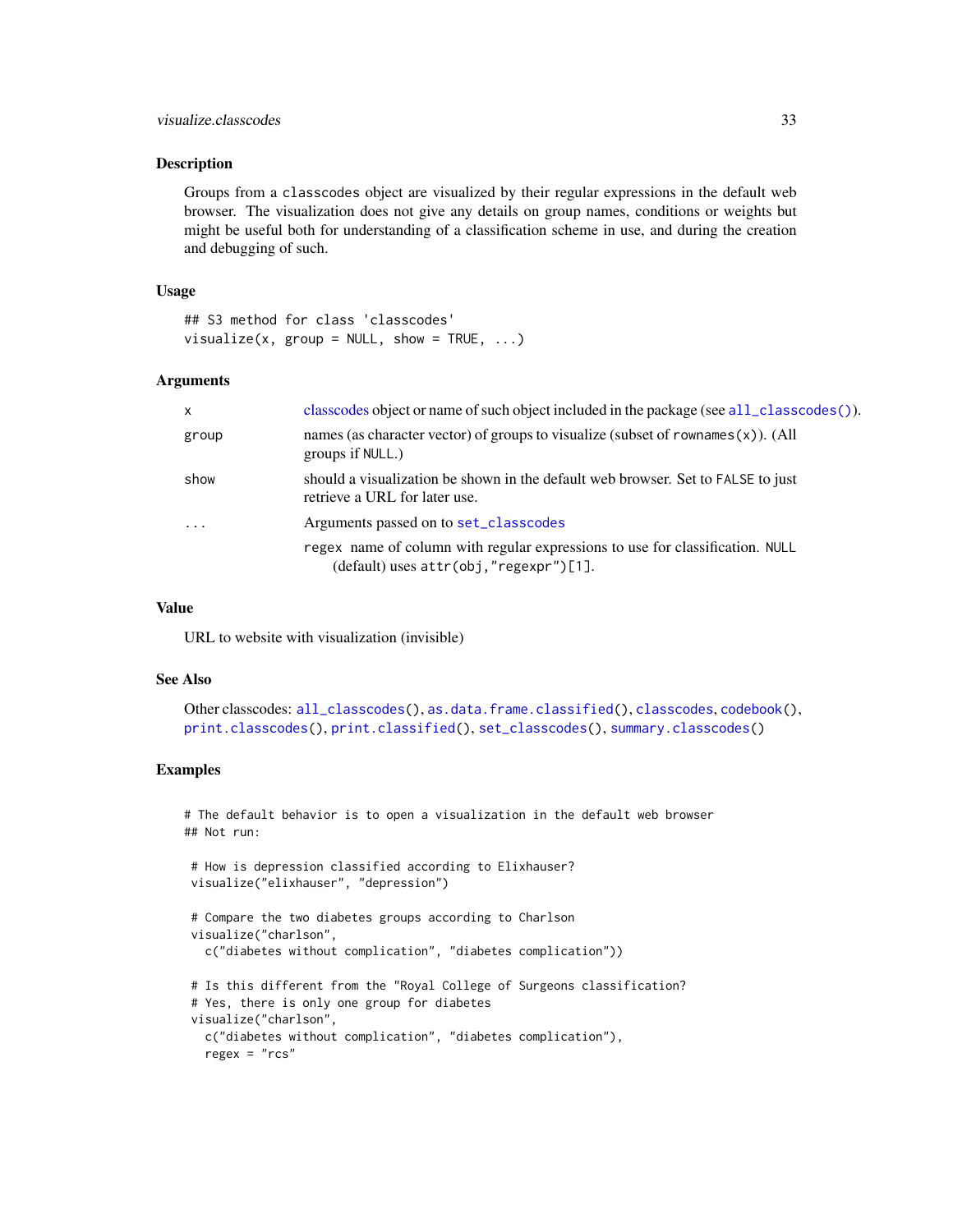```
\mathcal{L}# Show all groups from Charlson
 visualize("charlson")
 # It is also possible to visualize an arbitrary regular expression
 # from a character string
 visualize("I2([12]|52)")
## End(Not run)
 # The URL is always returned (invisable) but the visual display can
# also be omitted
url <- visualize("hip_ae", show = FALSE)
url
```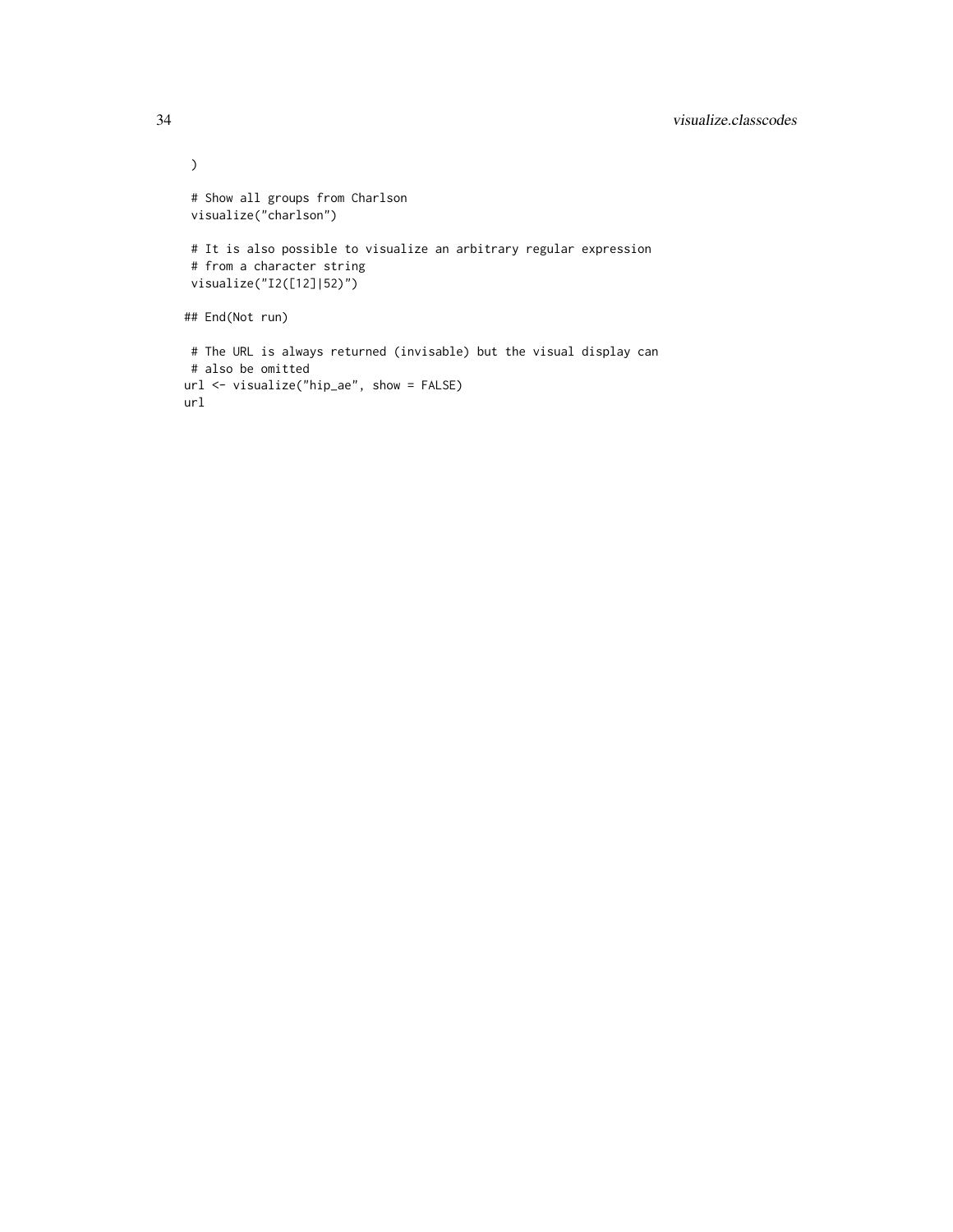# <span id="page-34-0"></span>**Index**

∗ classcodes all\_classcodes, [4](#page-3-0) as.data.frame.classified, [4](#page-3-0) classcodes, [11](#page-10-0) codebook, [16](#page-15-0) print.classcodes, [27](#page-26-0) print.classified, [28](#page-27-0) set\_classcodes, [30](#page-29-0) summary.classcodes, [31](#page-30-0) visualize.classcodes, [32](#page-31-0) ∗ datasets ae, [2](#page-1-0) charlson, [10](#page-9-0) cps, [21](#page-20-0) elixhauser, [22](#page-21-0) ex\_atc, [23](#page-22-0) ex\_icd10, [24](#page-23-0) ex\_people, [25](#page-24-0) hip\_ae\_hailer, [25](#page-24-0) rxriskv, [29](#page-28-0) ∗ default classcodes ae, [2](#page-1-0) charlson, [10](#page-9-0) cps, [21](#page-20-0) elixhauser, [22](#page-21-0) hip\_ae\_hailer, [25](#page-24-0) rxriskv, [29](#page-28-0) ∗ example data ex\_atc, [23](#page-22-0) ex\_icd10, [24](#page-23-0) ex\_people, [25](#page-24-0) ∗ helper as.keyvalue.classcodes, [5](#page-4-0) ∗ verbs categorize, [6](#page-5-0) classify, [14](#page-13-0) codify, [18](#page-17-0) index\_fun, [26](#page-25-0)

ae, [2,](#page-1-0) *[11](#page-10-0)*, *[22,](#page-21-0) [23](#page-22-0)*, *[25](#page-24-0)*, *[29](#page-28-0)*

all\_classcodes, [4,](#page-3-0) *[5](#page-4-0)*, *[13](#page-12-0)*, *[17](#page-16-0)*, *[28](#page-27-0)*, *[30](#page-29-0)*, *[32,](#page-31-0) [33](#page-32-0)* all\_classcodes(), *[7](#page-6-0)*, *[13,](#page-12-0) [14](#page-13-0)*, *[30](#page-29-0)*, *[33](#page-32-0)* as.classcodes *(*classcodes*)*, [11](#page-10-0) as.data.frame.classified, *[4](#page-3-0)*, [4,](#page-3-0) *[13](#page-12-0)*, *[17](#page-16-0)*, *[28](#page-27-0)*, *[30](#page-29-0)*, *[32,](#page-31-0) [33](#page-32-0)* as.data.frame.classified(), *[15](#page-14-0)* as.data.table.classified *(*as.data.frame.classified*)*, [4](#page-3-0) as.data.table.classified(), *[15](#page-14-0)* as.keyvalue.classcodes, [5](#page-4-0) as.matrix.classified *(*as.data.frame.classified*)*, [4](#page-3-0) as.matrix.classified(), *[15](#page-14-0)*

categorize, [6,](#page-5-0) *[15](#page-14-0)*, *[20](#page-19-0)*, *[26](#page-25-0)* charlson, *[4](#page-3-0)*, [10,](#page-9-0) *[22,](#page-21-0) [23](#page-22-0)*, *[25](#page-24-0)*, *[29](#page-28-0)* classcodes, *[4](#page-3-0)[–7](#page-6-0)*, [11,](#page-10-0) *[14](#page-13-0)*, *[17](#page-16-0)*, *[26](#page-25-0)*, *[28](#page-27-0)*, *[30](#page-29-0)*, *[32,](#page-31-0) [33](#page-32-0)* classify, *[8](#page-7-0)*, [14,](#page-13-0) *[20](#page-19-0)*, *[26](#page-25-0)* classify(), *[5,](#page-4-0) [6](#page-5-0)*, *[12](#page-11-0)*, *[26](#page-25-0)*, *[28](#page-27-0)* codebook, *[4,](#page-3-0) [5](#page-4-0)*, *[13](#page-12-0)*, [16,](#page-15-0) *[28](#page-27-0)*, *[30](#page-29-0)*, *[32,](#page-31-0) [33](#page-32-0)* codebook(), *[17](#page-16-0)* codebooks *(*codebook*)*, [16](#page-15-0) codify, *[8](#page-7-0)*, *[15](#page-14-0)*, [18,](#page-17-0) *[26](#page-25-0)* codify(), *[6,](#page-5-0) [7](#page-6-0)*, *[14](#page-13-0)*, *[19](#page-18-0)* cps, *[4](#page-3-0)*, *[11](#page-10-0)*, [21,](#page-20-0) *[23](#page-22-0)*, *[25](#page-24-0)*, *[29](#page-28-0)*

data.table::copy(), *[19](#page-18-0)* data.table::data.table, *[19](#page-18-0)* Date, *[7](#page-6-0)*, *[19](#page-18-0)* decoder::as.keyvalue(), *[5](#page-4-0)*

elixhauser, *[4](#page-3-0)*, *[11,](#page-10-0) [12](#page-11-0)*, *[22](#page-21-0)*, [22,](#page-21-0) *[25](#page-24-0)*, *[29](#page-28-0)* ex\_atc, [23,](#page-22-0) *[24,](#page-23-0) [25](#page-24-0)* ex\_icd10, *[24](#page-23-0)*, [24,](#page-23-0) *[25](#page-24-0)* ex\_people, *[24](#page-23-0)*, [25](#page-24-0)

hip\_ae *(*ae*)*, [2](#page-1-0) hip\_ae\_hailer, *[4](#page-3-0)*, *[11](#page-10-0)*, *[22,](#page-21-0) [23](#page-22-0)*, [25,](#page-24-0) *[29](#page-28-0)*

index *(*index\_fun*)*, [26](#page-25-0) index(), *[6,](#page-5-0) [7](#page-6-0)*, *[12](#page-11-0)*